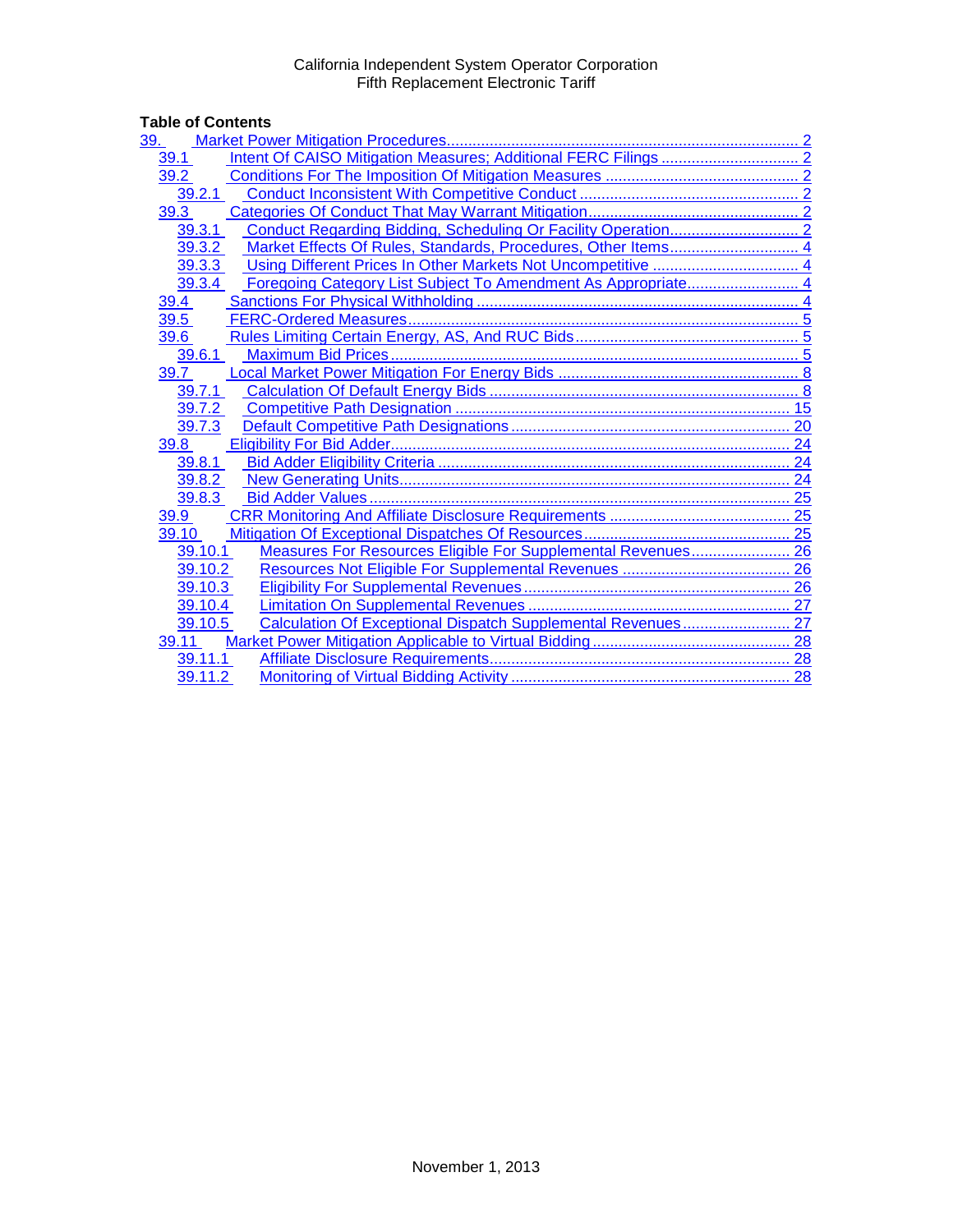#### <span id="page-1-0"></span>**39. Market Power Mitigation Procedures**

#### <span id="page-1-1"></span>**39.1 Intent Of CAISO Mitigation Measures; Additional FERC Filings**

These CAISO market power mitigation measures ("Mitigation Measures") are intended to provide the means for the CAISO to mitigate the market effects of any conduct that would substantially distort competitive outcomes in the CAISO Markets while avoiding unnecessary interference with competitive price signals. These Mitigation Measures are intended to minimize interference with an open and competitive market, and thus to permit, to the maximum extent practicable, price levels to be determined by competitive forces under the prevailing market conditions. To that end, the Mitigation Measures authorize the mitigation only of specific conduct identified through explicit procedures specified below. In addition, the CAISO shall monitor the markets it administers for conduct that it determines constitutes an abuse of market power but is not addressed by the market power mitigation procedures specified below. If the CAISO identifies any such conduct, it shall make a filing under Section 205 of the Federal Power Act, 16 U.S.C. § 824d, with FERC requesting authorization to apply appropriate mitigation measures. Any such filing shall identify the particular conduct the CAISO believes warrants mitigation, shall propose a specific mitigation measure for the conduct, and shall set forth the CAISO's justification for imposing that mitigation measure.

#### <span id="page-1-2"></span>**39.2 Conditions For The Imposition Of Mitigation Measures**

# <span id="page-1-3"></span>**39.2.1 Conduct Inconsistent With Competitive Conduct**

In general, the CAISO shall consider a Market Participant's conduct to be inconsistent with competitive conduct if the conduct would not be in the economic interest of the Market Participant in the absence of market power. The categories of conduct that are inconsistent with competitive conduct include, but may not be limited to, the four categories of conduct specified in Section 39.3 below.

#### <span id="page-1-4"></span>**39.3 Categories Of Conduct That May Warrant Mitigation**

# <span id="page-1-5"></span>**39.3.1 Conduct Regarding Bidding, Scheduling Or Facility Operation**

Mitigation Measures may be applied to bidding, scheduling or operation of an Electric Facility or as specified in Section 39.3.1. The following categories of conduct, whether by a single firm or by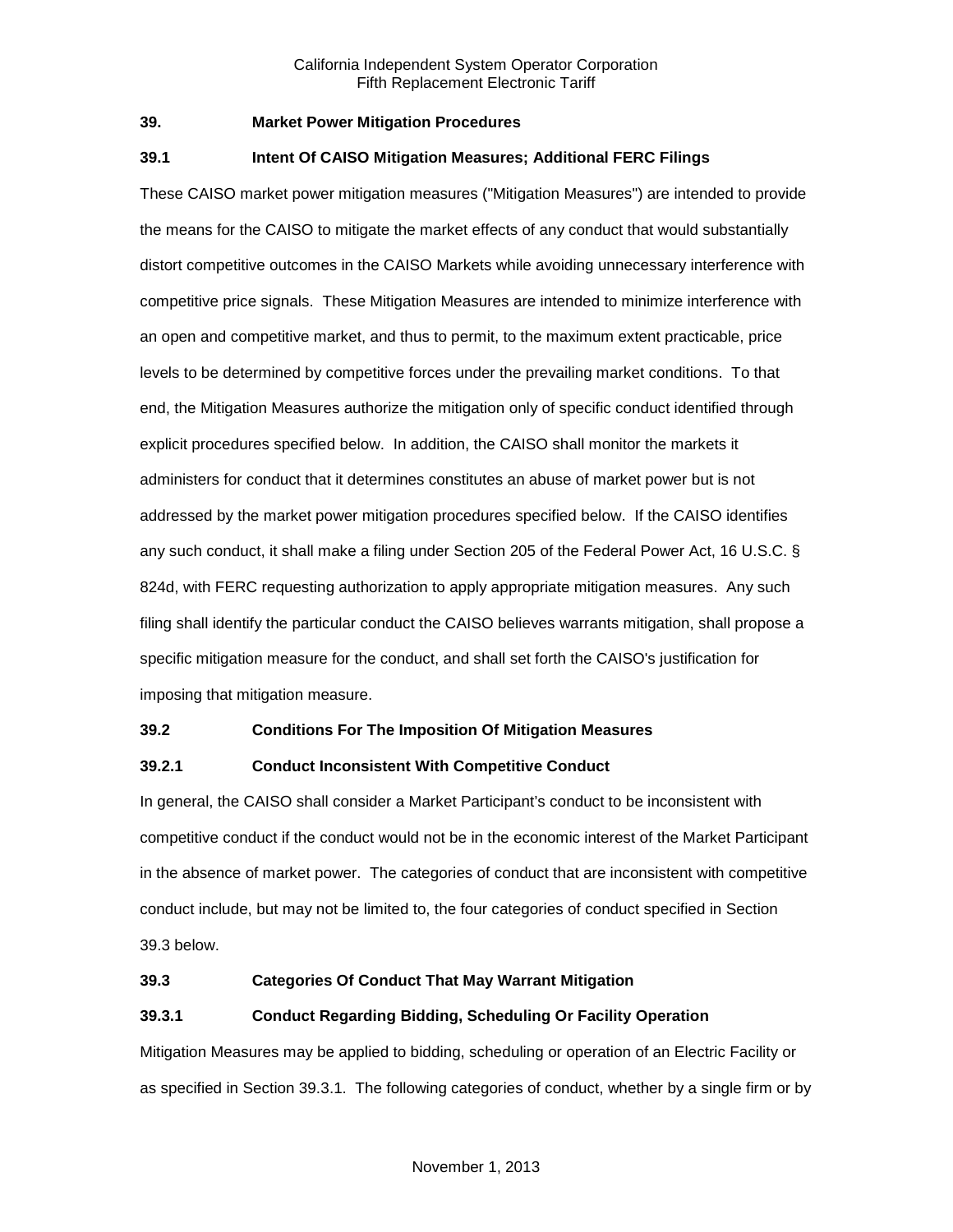multiple firms acting in concert, may cause a material effect on prices or generally the outcome of the CAISO Markets if exercised from a position of market power. Accordingly, the CAISO shall monitor the CAISO Markets for the following categories of conduct, and shall impose appropriate Mitigation Measures if such conduct is detected and the other applicable conditions for the imposition of Mitigation Measures are met:

- (1) Physical withholding of an Electric Facility, in whole or in part, that is, not offering to sell or schedule the output of or services provided by an Electric Facility capable of serving a CAISO Market. Such withholding may include, but not be limited to: (i) falsely declaring that an Electric Facility has been forced out of service or otherwise become totally or partially unavailable, (ii) refusing to offer Bids for an Electric Facility when it would be in the economic interest, absent market power, of the withholding entity to do so, (iii) declining Bids called upon by the CAISO (unless the CAISO is informed in accordance with established procedures that the relevant resource for which the Bid is submitted has undergone a forced outage or derate), or (iv) operating a Generating Unit in Real-Time to produce an output level that is less than the Dispatch Instruction.
- (2) Economic withholding of an Electric Facility, that is, submitting Bids for an Electric Facility that are unjustifiably high (relative to known operational characteristics and/or the known operating cost of the resource) so that: (i) the Electric Facility is not or will not be dispatched or scheduled, or (ii) the Bids will set LMPs.
- (3) Uneconomic production from an Electric Facility, that is, increasing the output of an Electric Facility to levels that would otherwise be uneconomic in order to cause, and obtain benefits from, a Transmission Constraint.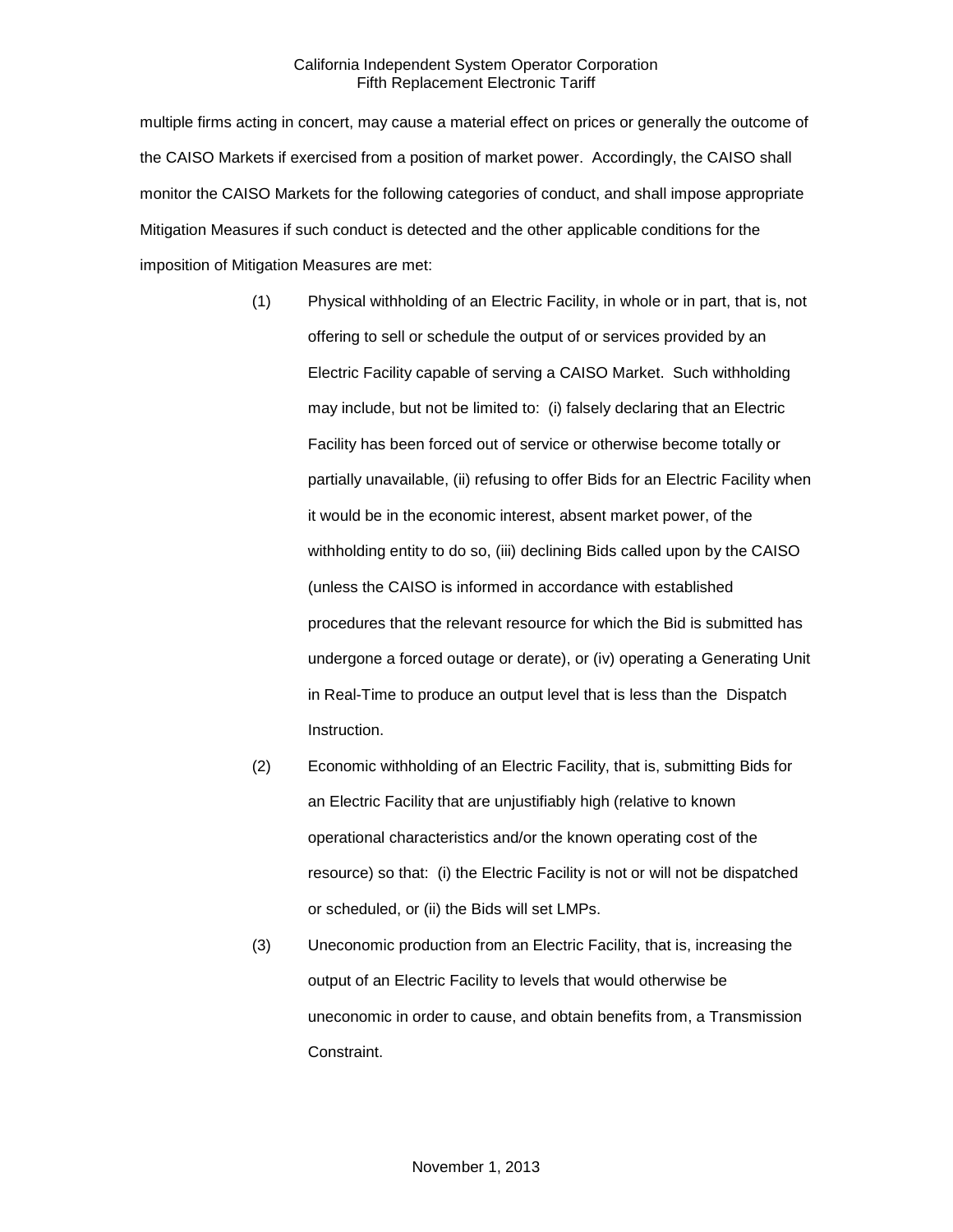(4) Bidding practices that distort prices or uplift charges away from those expected in a competitive market, such as registering Start-Up Cost and Minimum Load Cost data or submitting Bid Costs on behalf of an Electric Facility that are unjustifiably high (relative to known operational characteristics and/or the known operating cost of the resource) or misrepresenting the physical operating capabilities of an Electric Facility resulting in uplift payments or prices significantly in excess of actual costs.

# <span id="page-3-0"></span>**39.3.2 Market Effects Of Rules, Standards, Procedures, Other Items**

Mitigation Measures may also be imposed to mitigate the market effects of a rule, standard, procedure, design feature, or known software imperfection of a CAISO Market that allows a Market Participant to manipulate market prices or otherwise impair the efficient operation of that market, pending the revision of such rule, standard, procedure design feature, or software defect to preclude such manipulation of prices or impairment of efficiency.

# <span id="page-3-1"></span>**39.3.3 Using Different Prices In Other Markets Not Uncompetitive**

Taking advantage of opportunities to sell at a higher price or buy at a lower price in a market other than a CAISO Market shall not be deemed a form of withholding or otherwise inconsistent with competitive conduct.

# <span id="page-3-2"></span>**39.3.4 Foregoing Category List Subject To Amendment As Appropriate**

The CAISO shall monitor CAISO Markets for other categories of conduct, whether by a single firm or by multiple firms acting in concert, that have material effects on prices in a CAISO Market or other payments. The CAISO shall seek to amend the foregoing list as may be appropriate to include any such conduct that would substantially distort or impair the competitiveness of any of the CAISO Markets.

#### <span id="page-3-3"></span>**39.4 Sanctions For Physical Withholding**

The CAISO may report a Market Participant the CAISO determines to have engaged in physical withholding, including providing the CAISO false information regarding derating or outage of an Electric Facility, to the Federal Energy Regulatory Commission in accordance with Section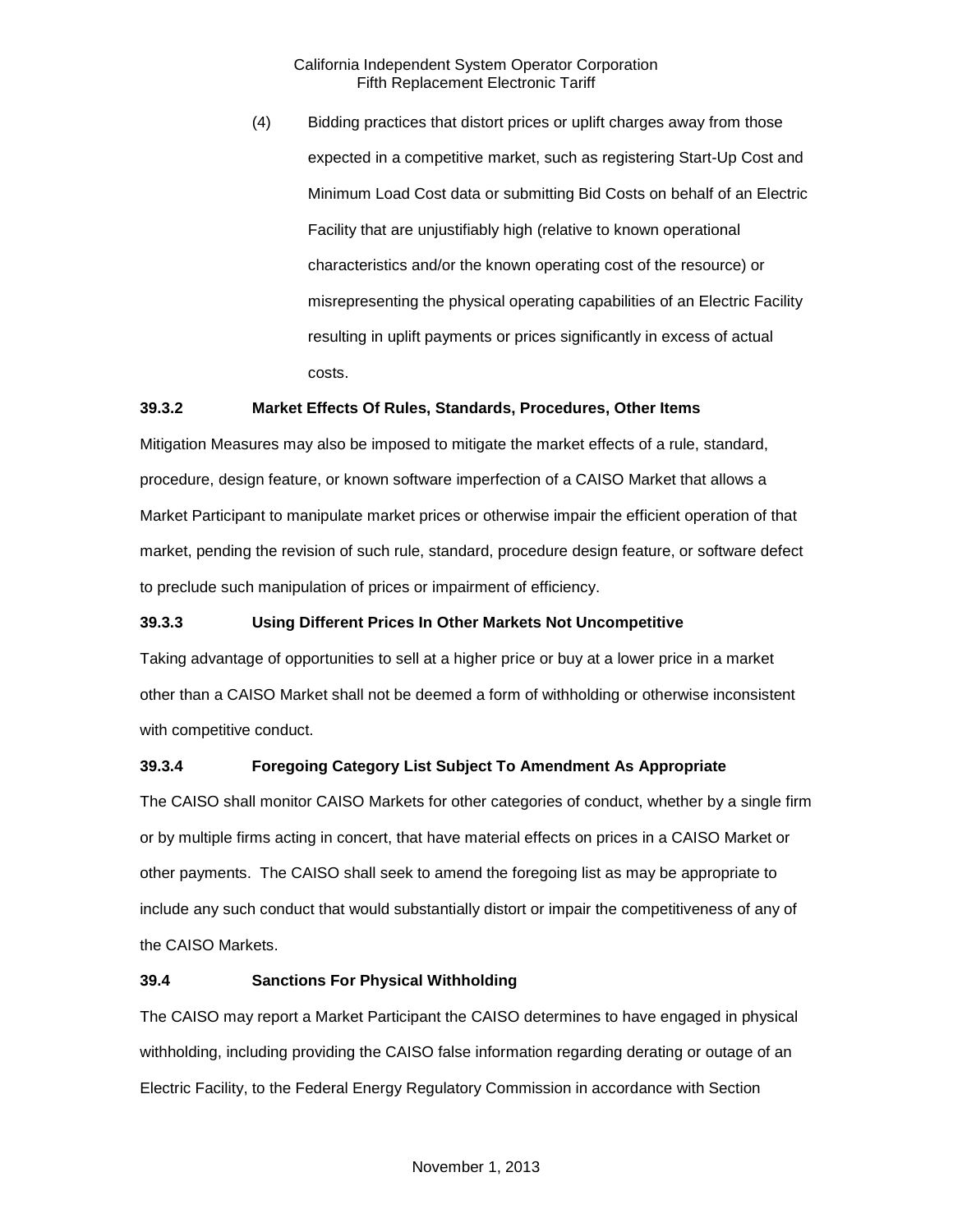9.3.10.5. In addition, a Market Participant that fails to operate a Generating Unit in conformance with CAISO Dispatch Instructions shall be subject to the penalties set forth in Section 11.23.

# <span id="page-4-0"></span>**39.5 FERC-Ordered Measures**

In addition to any mitigation measures specified above, the CAISO shall administer, and apply when appropriate in accordance with their terms, such other mitigation measures as it may be directed to implement by order of the FERC.

# <span id="page-4-1"></span>**39.6 Rules Limiting Certain Energy, AS, And RUC Bids**

# <span id="page-4-2"></span>**39.6.1 Maximum Bid Prices**

Notwithstanding any other provision of this CAISO Tariff, maximum Bid price provisions of Section 39 shall apply to limit, Energy Bids, RUC Availability Bids, and Ancillary Service Bids as specified below.

# **39.6.1.1 Maximum Price for Energy Bids**

For the twelve (12) months following the effective date of this Section, the maximum Energy Bid prices shall be \$500/MWh. After the twelfth month following the effective date of this Section, the maximum Energy Bid price shall be \$750/MWh. After the twenty-fourth month following the effective date of this Section, the maximum Energy Bid price shall be \$1,000/MWh.

# **39.6.1.2 Maximum RUC Availability Bid Prices**

The maximum RUC Availability Bid price shall be \$250/MW/h.

# **39.6.1.3 Maximum Ancillary Services Bid Prices**

The maximum level for Ancillary Services Bid prices shall be \$250/MWh.

#### **39.6.1.3.1 Maximum Regulation Mileage Bid Price**

The maximum Mileage Bid price shall be \$50.

# **39.6.1.4 Minimum Bid Price for Energy Bids**

Energy Bids into the CAISO Markets less than -\$30/MWh are not eligible to set any LMP. If the CAISO dispatches a resource with an Energy Bid less than -\$30/MWh, the Scheduling

Coordinator on behalf of the resource will be eligible to be paid the Bid price upon the submission of detailed information justifying the cost components of the Bid to the CAISO and FERC no later than seven (7) days after the end of the month in which the Bid was submitted. The CAISO will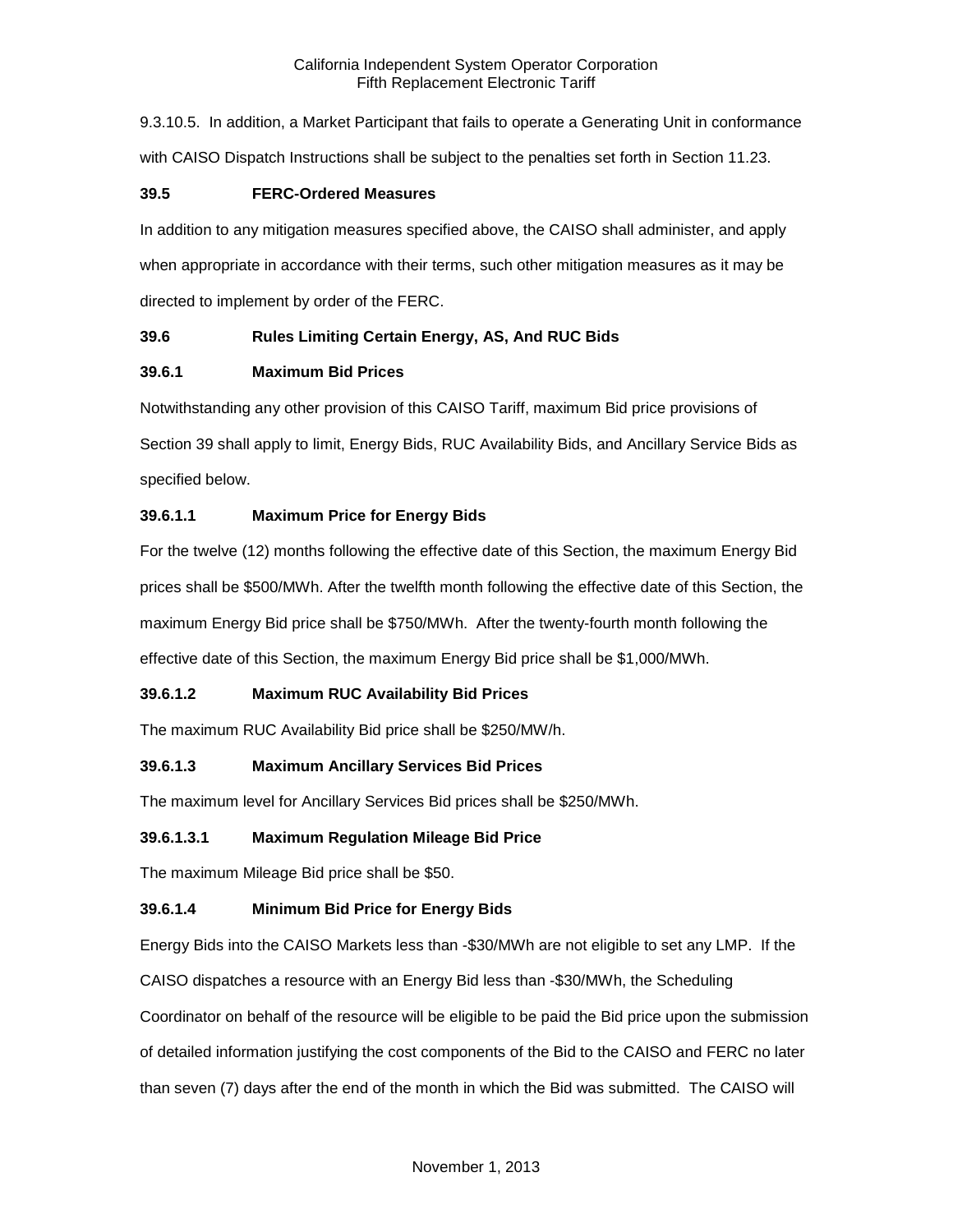treat such information as confidential and will apply the procedure in Section 20.4 with regard to requests for disclosure of such information. The CAISO shall pay Scheduling Coordinators for amounts in excess of -\$30/MWh minimum Bid price upon FERC acceptance of the information justifying the cost components. Virtual Bids may not be less than

-\$30/MWh.

#### **39.6.1.5 Minimum Bid Price for Ancillary and RUC Bids**

Ancillary Service Bids and RUC Availability Bids submitted into CAISO markets must have Bid prices not less than \$0/MW/h.

# **39.6.1.5.1 Minimum Regulation Mileage Bid Prices**

Regulation Mileage Bids submitted into CAISO markets must have Bid prices not less than \$0.

# **39.6.1.6 Maximum Start-Up Cost and Minimum Load Cost Registered Cost Values** The maximum Start-Up Cost and Minimum Load Cost values registered in the Master File by Scheduling Coordinators for resources that elect the Registered Cost option in accordance with Section 30.4 will be limited to 150% of the Projected Proxy Cost. The Projected Proxy Cost will include a gas price component, a major maintenance expense component, a volumetric Grid Management Charge component, and, if eligible, a projected Greenhouse Gas Allowance Price component calculated as set forth in this Section 39.6.1.6.

# **39.6.1.6.1 Gas Price Component of Projected Proxy Cost**

For natural gas-fired resources, the CAISO will calculate a gas price to be used in establishing maximum Start-Up Costs and Minimum Load Costs after the twenty-first day of each month and post it on the CAISO Website by the end of each calendar month. The price will be applicable for Scheduling Coordinators electing the Registered Cost option until a new gas price is calculated and posted on the CAISO Website. The gas price will be calculated as follows:

- (1) Daily closing prices for monthly natural gas futures contracts at Henry Hub for the next calendar month are averaged over the first twenty-one (21) days of the month, resulting in a single average for the next calendar month.
- (2) Daily prices for futures contracts for basis swaps at identified California delivery points, are averaged over the first twenty-one (21) days of the month for the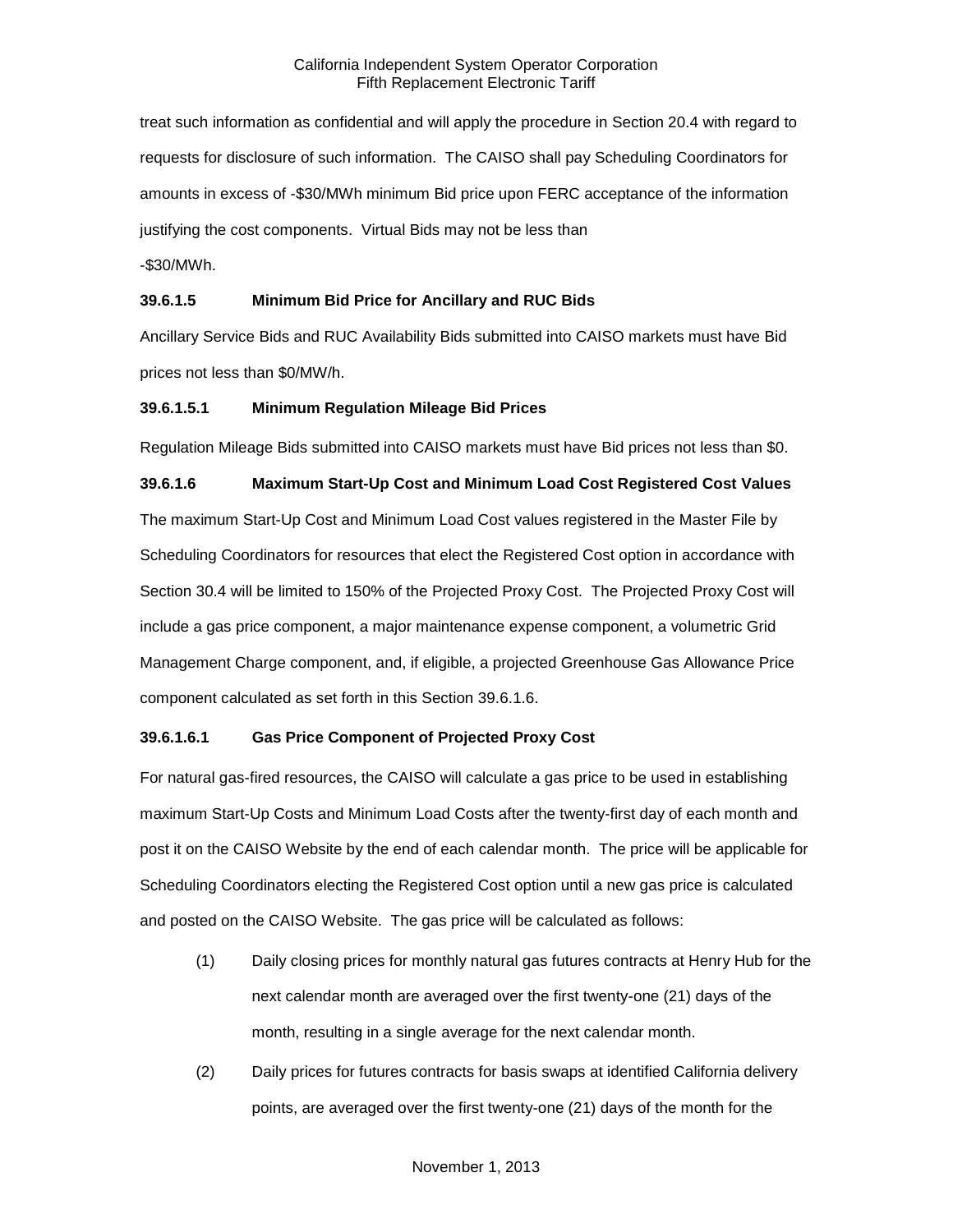identified California delivery points as set forth in the Business Practice Manual.

- (3) For each of the California delivery point, the average Henry Hub and basis swap prices are combined and will be used as the baseline gas price applicable for calculating the caps for Start-Up and Minimum Load costs for resources electing the Registered Cost option. The most geographically appropriate will apply to a particular resource.
- (4) The applicable intra-state gas transportation charge as set forth in the Business Practice Manual will be added to the baseline gas price for each resource that elects the Registered Cost option to create a final gas price for calculating the caps for Start-Up and Minimum Load Costs for each such resource.

For non-natural gas-fired resources, the Projected Proxy Costs for Start-Up Costs and Minimum Load Costs will be calculated using the information contained in the Master File used for calculating the Proxy Cost, as set forth in the Business Practice Manual.

# **39.6.1.6.2 Projected Greenhouse Gas Allowance Price**

For resources that are registered with the California Air Resources Board as having a greenhouse gas compliance obligation, the CAISO will calculate a projected Greenhouse Gas Allowance Price component to be used in establishing maximum Start-Up Costs and Minimum Load Costs after the twenty-first day of each month and will post it on the CAISO Website by the end of that month. The projected Greenhouse Gas Allowance Price component will be applicable for Scheduling Coordinators electing the Registered Cost option until a new projected Greenhouse Gas Allowance Price component is calculated and posted on the CAISO Website. The projected Greenhouse Gas Allowance Price component will be calculated by averaging the applicable daily Greenhouse Gas Allowance Prices calculated over the first twenty (20) days of the month using the methodology set forth in Section 39.7.1.1.1.4.

#### **39.6.1.6.3 Major Maintenance Expense Component**

The major maintenance expense component is determined based on the process set forth in Section 30.4.1.1.4.

# **39.6.1.6.4 Volumetric Grid Management Charge Component**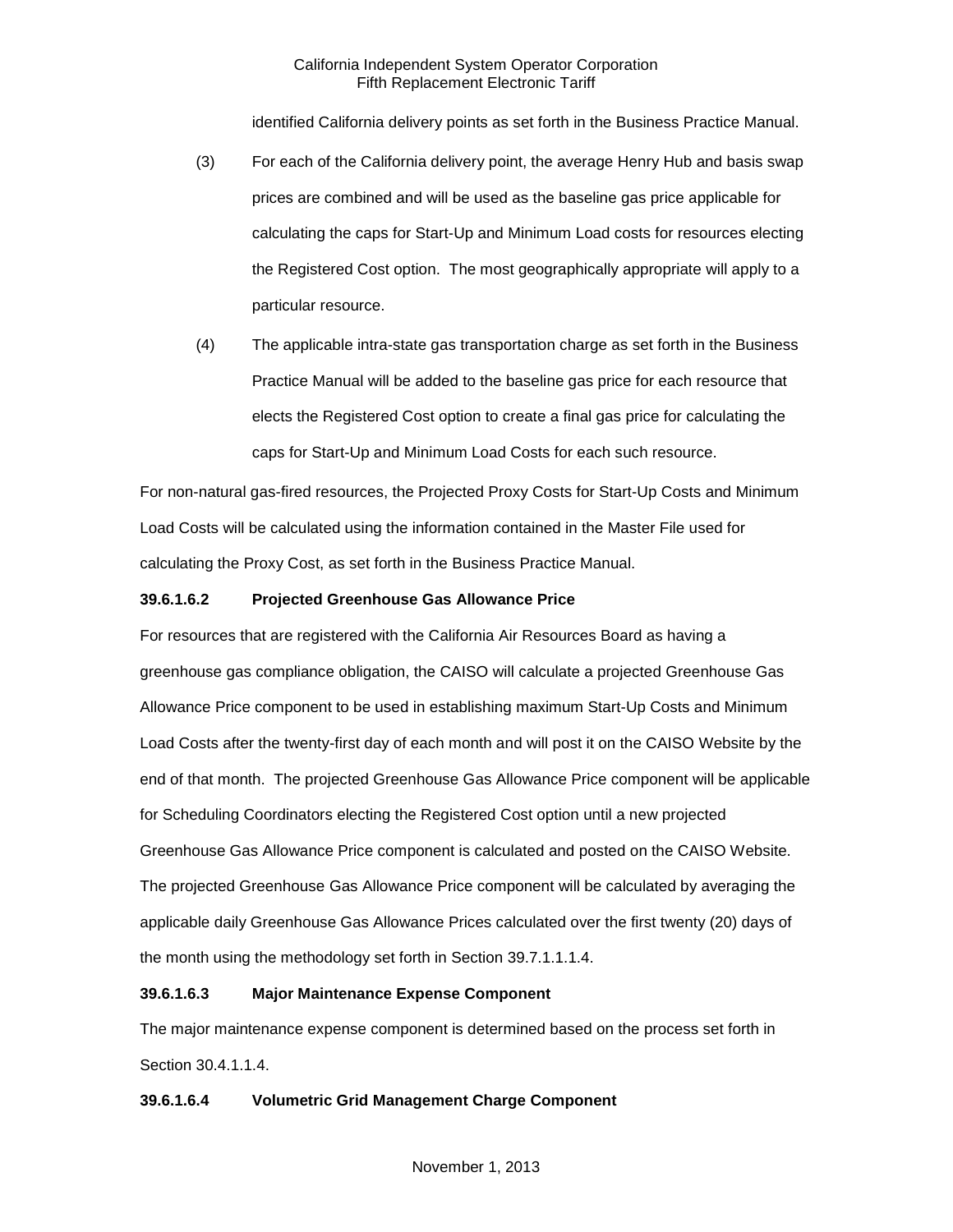The volumetric Grid Management Charge component is set forth in Sections 39.7.1.1.1.1 and 39.7.1.1.1.2.

## <span id="page-7-0"></span>**39.7 Local Market Power Mitigation For Energy Bids**

Local Market Power Mitigation is based on the assessment and designation of Transmission Constraints as competitive or non-competitive pursuant to Section 39.7.2. The local market power mitigation processes are described in Section 31.2 for the DAM, Section 33.4 for the HASP, and Section 34.2.3 for the RTM utilizing Default Energy Bids calculated pursuant to one of the options set forth in Section 39.7.1.

# <span id="page-7-1"></span>**39.7.1 Calculation Of Default Energy Bids**

Default Energy Bids shall be calculated by the CAISO, for the on-peak hours and off-peak hours for both the DAM and RTMs, pursuant to one of the methodologies described in this Section. The Scheduling Coordinator for each Generating Unit owner or Participating Load must rank order the following options of calculating the Default Energy Bid starting with its preferred method. The Scheduling Coordinator must provide the data necessary for determining the Variable Costs unless the Negotiated Rate Option precedes the Variable Cost Option in the rank order, in which case the Scheduling Coordinator must have a negotiated rate established with the Independent Entity charged with calculating the Default Energy Bid. If no rank order is specified for a Generating Unit or Participating Load, then the default rank order of (1) Variable Cost Option, (2) Negotiated Rate Option, (3) LMP Option will be applied. For the first ninety (90) days after changes to resource status and MSG Configurations as specified in Section 27.8.3, including the first ninety (90) days after the effective date of Section 27.8.3, the Default Energy Bid option for the resource is limited to the Negotiated Rate Option or the Variable Cost Option.

#### **39.7.1.1 Variable Cost Option**

For natural gas-fueled units, the Variable Cost Option will calculate the Default Energy Bid by adding incremental cost (comprised of incremental fuel cost plus a volumetric Grid Management Charge adder plus a greenhouse gas cost adder if applicable) with variable operation and maintenance cost, adding ten percent (10%) to the sum, and adding a Bid Adder if applicable. For non-natural gas-fueled units, the Variable Cost Option will calculate the Default Energy Bid by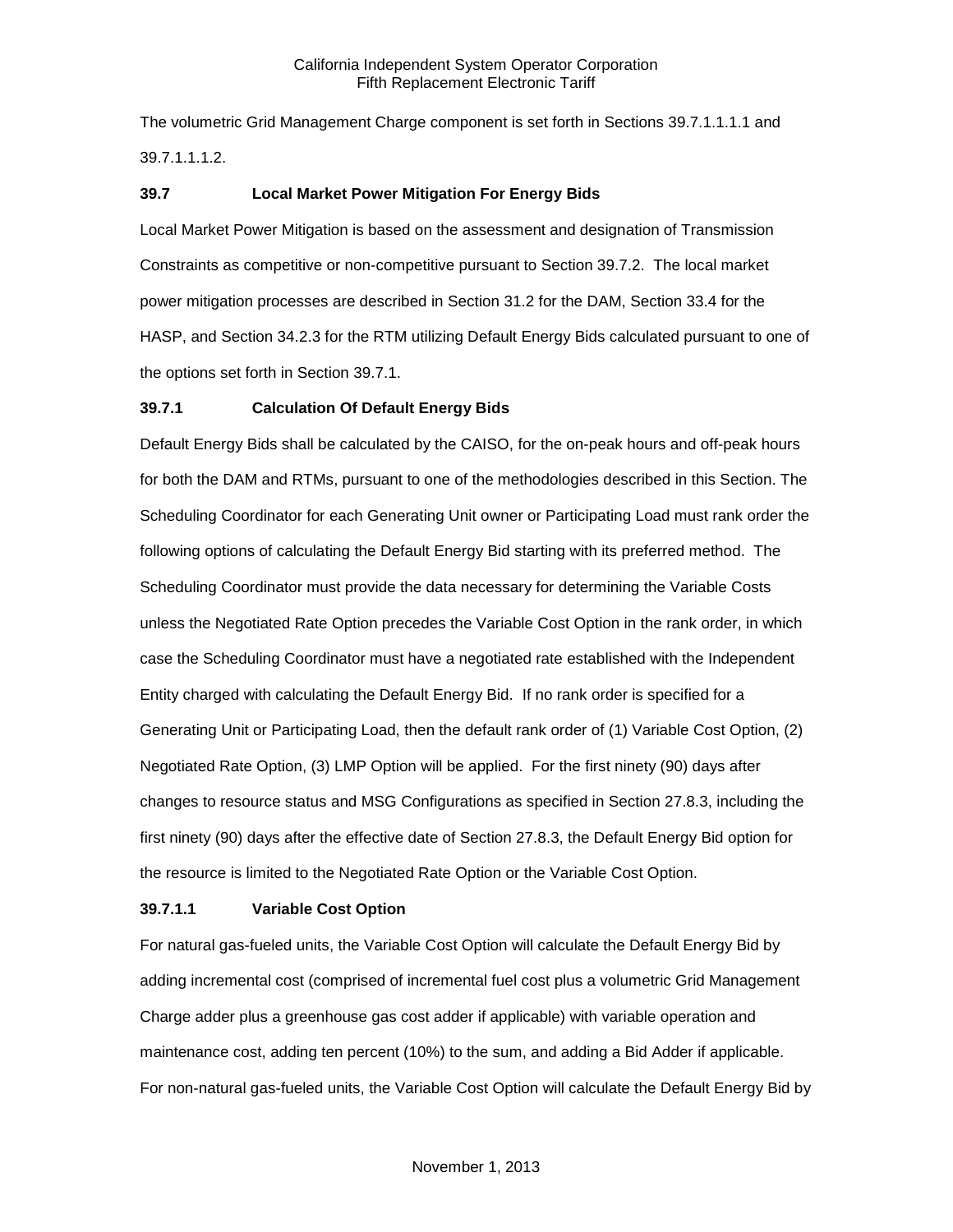summing incremental fuel cost plus ten percent (10%) of fuel cost plus a Bid Adder if applicable.

#### **39.7.1.1.1 Incremental Cost Calculations Under the Variable Cost Option**

#### **39.7.1.1.1.1 Natural Gas-Fired Resources**

(a) Calculation of incremental fuel cost - For natural gas-fueled units, incremental fuel cost is calculated based on an incremental heat rate curve multiplied by the natural gas price calculated as described below.

Resource owners shall submit to the CAISO average heat rates (Btu/kWh) measured for at least two (2) and up to eleven (11) generating operating points (MW), where the first and last operating points refer to the minimum and maximum operating levels (i.e., PMin and PMax), respectively. The average heat rate curve formed by the (Btu/kWh, MW) pairs is a piece-wise linear curve between operating points, and two (2) average heat rate pairs yield one (1) incremental heat rate segment that spans two (2) consecutive operating points. The incremental heat rates (Btu/kWh) in the incremental heat rate curve are calculated by converting the average heat rates submitted by resource owners to the CAISO to requirements of heat input (Btu/h) for each of the operating points and dividing the changes in requirements of heat input from one (1) operating point to the next by the changes in MW between two (2) consecutive operating points as specified in the Business Practice Manual. For each segment representing operating levels below eighty (80) percent of the unit's PMax, the incremental heat rate is limited to the maximum of the average heat rates for the two (2) operating points used to calculate the incremental heat rate segment. The unit's final incremental fuel cost curve is calculated by multiplying this incremental heat rate curve by the applicable natural gas price, and then, if necessary, applying a left-to-right adjustment to ensure that the final incremental cost curve is monotonically non-decreasing. Heat rate and cost curves shall be stored, updated, and validated in the Master File.

(b) Calculation of greenhouse gas cost adder - For each natural gas-fired resource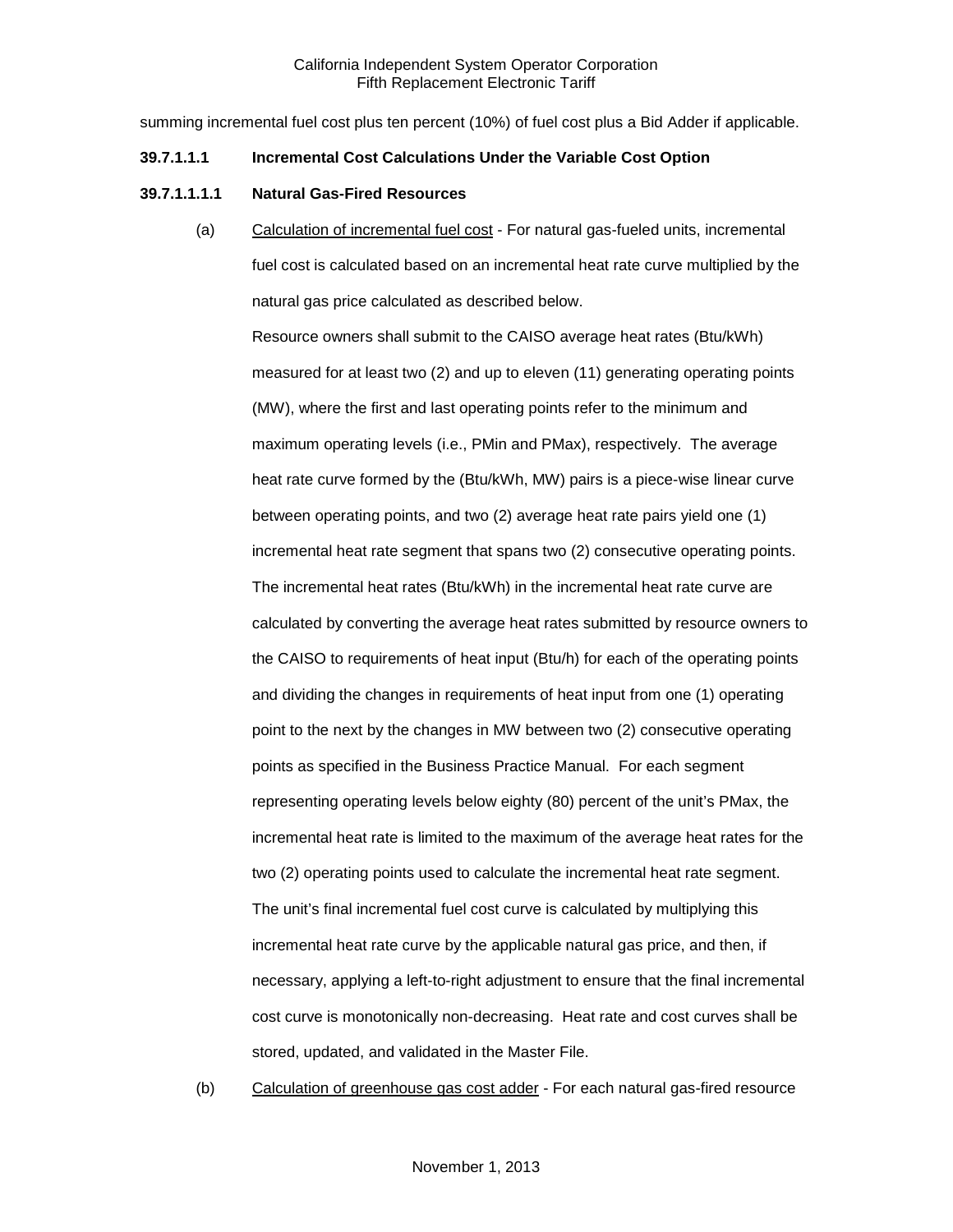registered with the California Air Resources Board as having a greenhouse gas compliance obligation, the CAISO will calculate a greenhouse gas cost adder as the product of the resource's incremental heat rate, the greenhouse gas emissions rate authorized by the California Air Resources Board, and the applicable Greenhouse Gas Allowance Price.

(c) Calculation of volumetric Grid Management Charge adder – For each natural gas-fired resource, the CAISO will include a volumetric Grid Management Charge adder that consists of: (i) the Market Services Charge; (ii) the System Operations Charge; and (iii) the Bid Segment Fee divided by the MW in the Bid segment.

#### **39.7.1.1.1.2 Non-Natural Gas-Fired Resources**

For non-natural gas-fueled units, incremental fuel cost is calculated based on an average cost curve as described below.

Resource owners for non-natural gas-fueled units shall submit to the CAISO average fuel costs (\$/MW) measured for at least two (2) and up to eleven (11) generating operating points (MW), where the first and last operating points refer to the minimum and maximum operating levels (i.e., PMin and PMax), respectively. The average cost curve formed by the (\$/MWh, MW) pairs is a piece-wise linear curve between operating points, and two (2) average cost pairs yield one (1) incremental cost segment that spans two (2) consecutive operating points. For each segment representing operating levels below eighty (80) percent of the unit's PMax, the incremental cost rate is limited to the maximum of the average cost rates for the two (2) operating points used to calculate the incremental cost segment. The unit's final incremental fuel cost curve is then adjusted, if necessary, applying a left-to-right adjustment to ensure that the final incremental cost curve is monotonically non-decreasing. Cost curves will include: (i) greenhouse gas allowance costs for each non-natural gas-fired resource registered with the California Air Resources Board as having a greenhouse gas compliance obligation, as provided to the CAISO by the Scheduling Coordinator for the resource; and (ii) a volumetric Grid Management Charge adder that consists of: (i) the Market Services Charge; (ii) the System Operations Charge; and (iii) the Bid Segment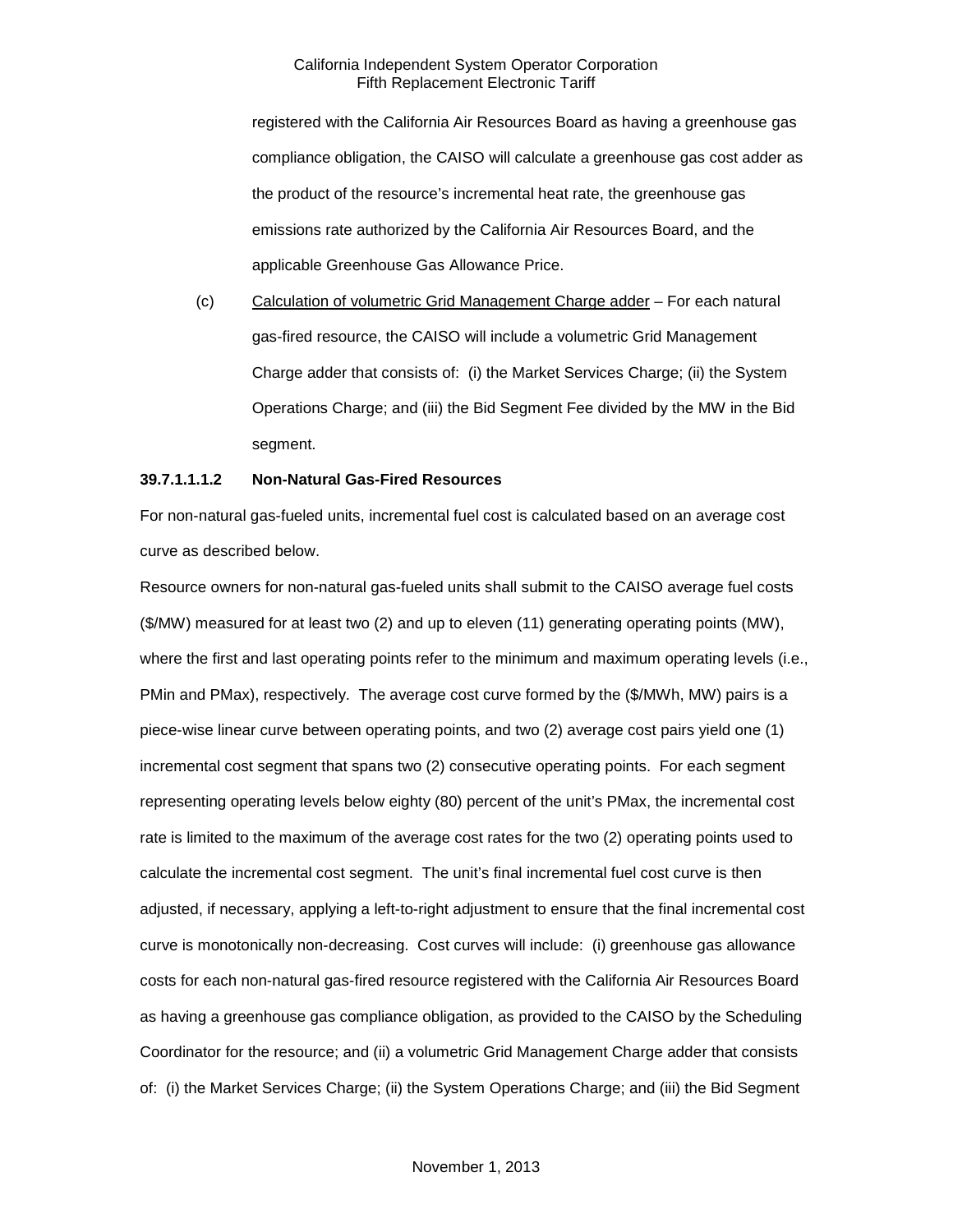Fee divided by the MW in the Bid segment. Cost curves shall be stored, updated, and validated in the Master File.

#### **39.7.1.1.1.3 Calculation of Natural Gas Price**

To calculate the natural gas price, the CAISO will use different gas price indices for the Day-Ahead Market and the Real-Time Market and each gas price index will be calculated using at least two prices from two or more of the following publications: Natural Gas Intelligence, SNL Energy/BTU's Daily Gas Wire, Platt's Gas Daily, and the Intercontinental Exchange. If a gas price index is unavailable for any reason, the CAISO will use the most recent available gas price index. For the Day-Ahead Market, the CAISO will update the gas price index between 19:00 and 22:00 Pacific Time using natural gas prices published on the day that is two (2) days prior to the applicable Trading Day, unless gas prices are not published on that day, in which case the CAISO will use the most recently published prices that are available. For the Real-Time Market, the CAISO will update gas price indices between the hours of 19:00 and 22:00 Pacific Time using natural gas prices published one (1) day prior to the applicable Trading Day, unless gas prices are not published on that day, in which case the CAISO will use the most recently published prices that are available.

#### **39.7.1.1.1.4 Calculation of Greenhouse Gas Allowance Price**

To calculate the Greenhouse Gas Allowance Price, the CAISO will use different greenhouse gas price indices for the Day-Ahead Market and the Real-Time Market and each greenhouse gas price index will be calculated on a daily basis using at least two prices from two or more of the following publications: the Intercontinental Exchange, CME Group, and ARGUS. If a greenhouse gas price index is unavailable for any reason, the CAISO will use the most recent available greenhouse gas price index. For the Day-Ahead Market, the CAISO will update the greenhouse gas price index between 19:00 and 22:00 Pacific Time using prices for greenhouse gas allowances published on the day that is two (2) days prior to the applicable Trading Day, unless prices for greenhouse gas allowances are not published on that day, in which case the CAISO will use the most recently published prices for greenhouse gas allowances that are available. For the Real-Time Market, the CAISO will update greenhouse gas price indices between the hours of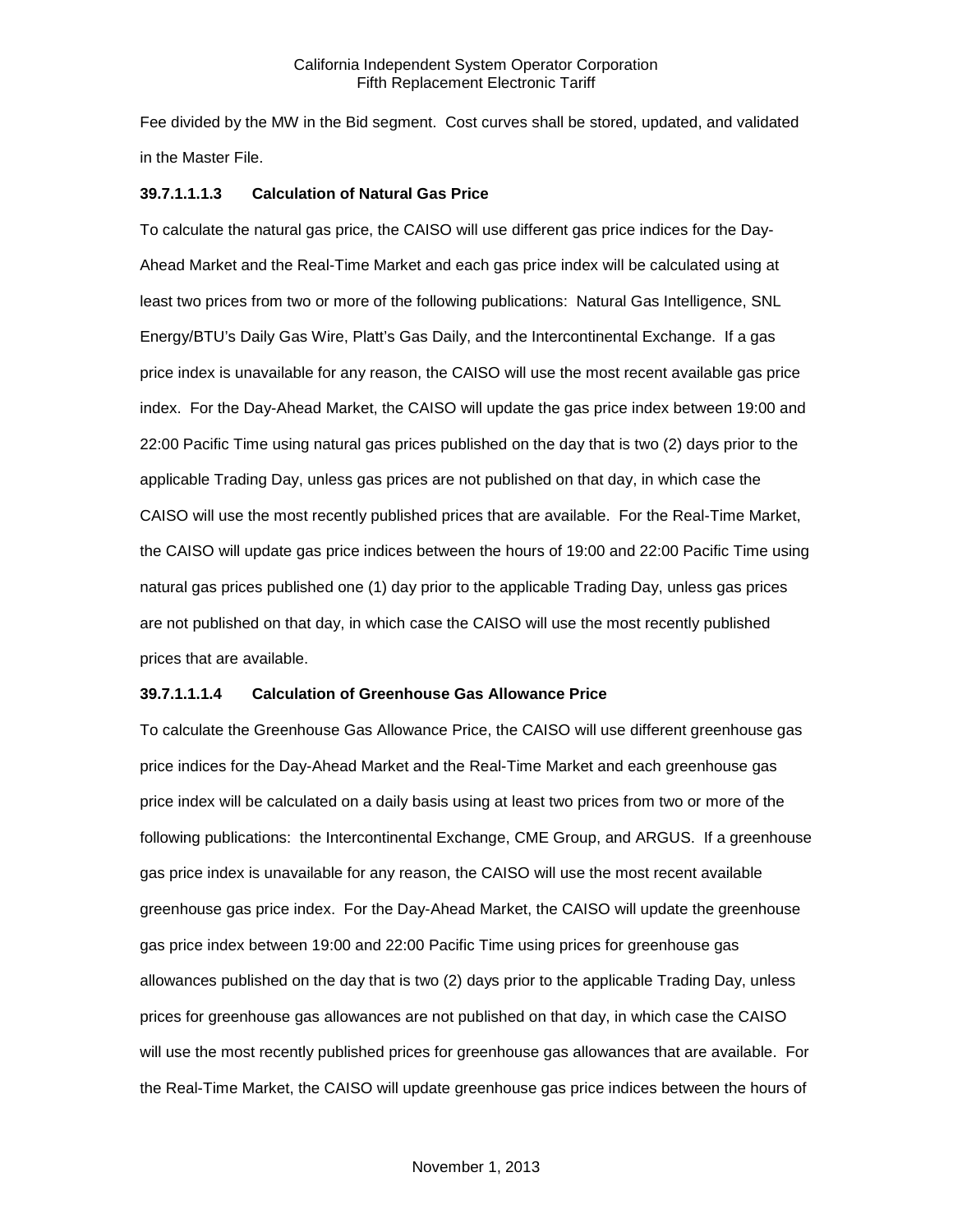19:00 and 22:00 Pacific Time using prices for greenhouse gas allowances published one (1) day prior to the applicable Trading Day, unless prices for greenhouse gas allowances are not published on that day, in which case the CAISO will use the most recently published prices for greenhouse gas allowances that are available. The CAISO will calculate each Greenhouse Gas Allowance Price during a year using prices for greenhouse gas allowances from that same year.

**39.7.1.1.2 Variable Operation and Maintenance Cost Under the Variable Cost Option** The default value for the variable operation and maintenance cost portion will vary by fuel source or technology as follows: (1) solar \$0.00/MWh; (2) nuclear \$1.00/MWh; (3) coal \$2.00/MWh; (4) wind \$2.00/MWh; (5) hydro \$2.50/MWh; (6) natural gas-fired combined cycle and steam units \$2.80/MWh; (7) geothermal \$3.00 WMh; (8) landfill gas \$4.00/MWh; (9) combustion turbines and reciprocating engines \$4.80/MWh; and (10) biomass \$5.00/MWh. Resource specific values may be negotiated with the CAISO or the Independent Entity charged with calculating the Default Energy Bid. Default operation and maintenance values as well as any negotiated values will also be used to calculate Minimum Load Costs pursuant to Section 30.4.

#### **39.7.1.2 LMP Option**

The CAISO will calculate the LMP Option for the Default Energy Bid as a weighted average of the lowest quartile of LMPs at the Generating Unit PNode in periods when the unit was Dispatched during the preceding ninety (90) day period for which LMPs that have passed the price validation and correction process set forth in Section 35 are available. The weighted average will be calculated based on the quantities Dispatched within each segment of the Default Energy Bid curve. Each Bid segment created under the LMP Option for Default Energy Bids will be subject to a feasibility test, as set forth in a Business Practice Manual, to determine whether there are a sufficient number of data points to allow for the calculation of an LMP based Default Energy Bid. The feasibility test is designed to avoid excessive volatility of the Default Energy Bid under the LMP Option that could result when calculated based on a relatively small number of prices.

- **39.7.1.3 Negotiated Rate Option**
- **39.7.1.3.1 Submission Process**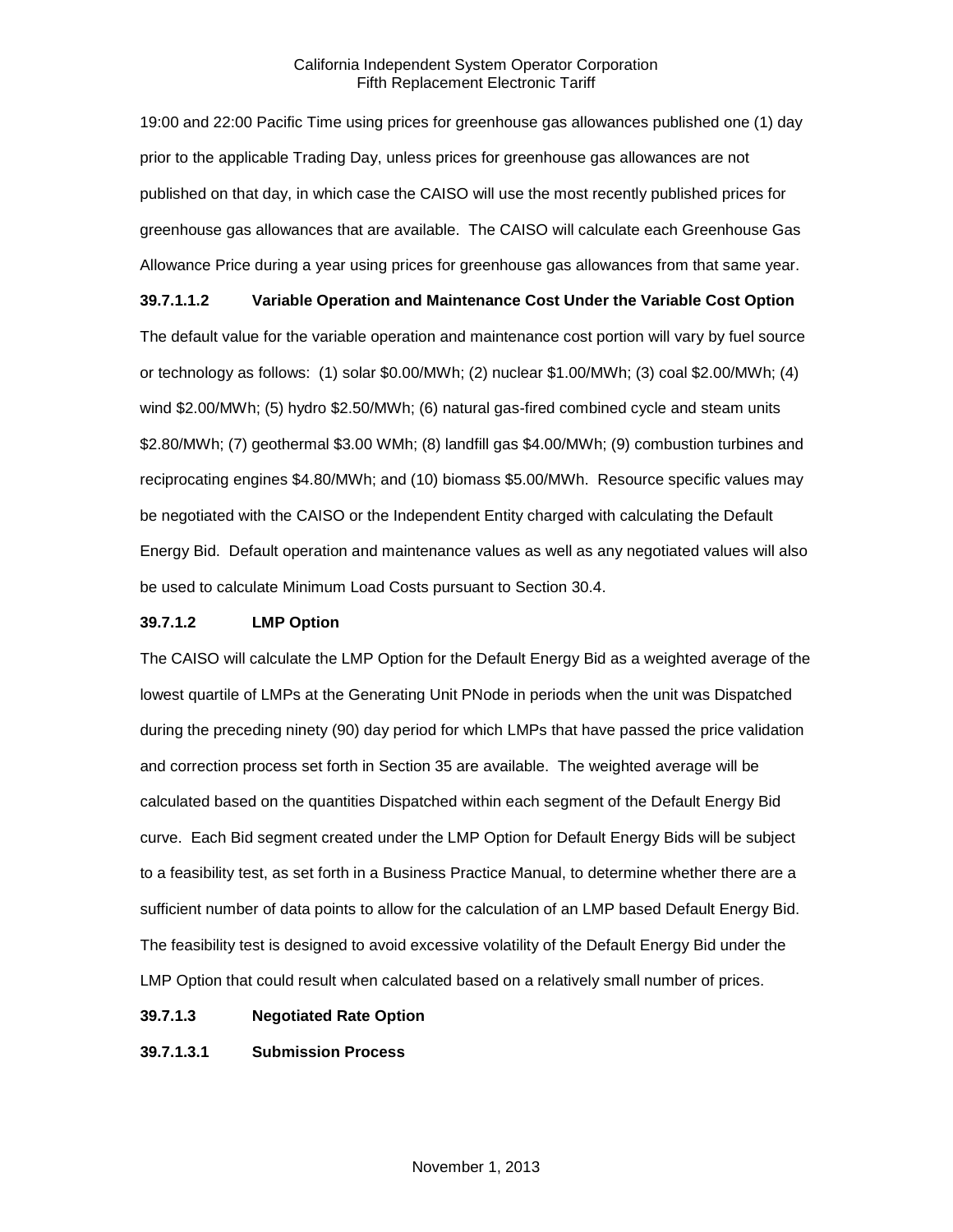Scheduling Coordinators that elect the Negotiated Rate Option for the Default Energy Bid shall submit a proposed Default Energy Bid along with supporting information and documentation as described in a BPM. Within ten (10) Business Days of receipt, the CAISO or an Independent Entity selected by the CAISO will provide a written response. If the CAISO or Independent Entity accepts the proposed Default Energy Bid, it will become effective within three (3) Business Days from the date of acceptance by the CAISO and remain in effect until: (1) the Default Energy Bid is modified by FERC; (2) the Default Energy Bid is modified by mutual agreement of the CAISO and the Scheduling Coordinator; or (3) the Default Energy Bid expires, is terminated or is modified pursuant to any agreed upon term or condition or pertinent FERC order.

If the CAISO or Independent Entity selected by the CAISO does not accept the proposed Default Energy Bid, the CAISO or Independent Entity selected by the CAISO and the Scheduling Coordinator shall enter a period of good faith negotiations that terminates sixty (60) days following the date of submission of a proposed Default Energy Bid by a Scheduling Coordinator. If at any time during this period, the CAISO or Independent Entity selected by the CAISO and the Scheduling Coordinator agree upon the Default Energy Bid, it will be become effective within three (3) Business Days of the date of agreement and remain in effect until: (1) the Default Energy Bid is modified by FERC; (2) the Default Energy Bid is modified by mutual agreement of the CAISO and the Scheduling Coordinator; or (3) the Default Energy Bid expires, is terminated or is modified pursuant to any agreed upon term or condition or pertinent FERC order. If by the end of the sixty (60)-day period the CAISO or Independent Entity selected by the CAISO and the Scheduling Coordinator fail to agree on the Default Energy Bid to be used under the Negotiated Rate Option, the Scheduling Coordinator has the right to file a proposed Default Energy Bid with FERC pursuant to Section 205 of the Federal Power Act. During the sixty (60)-day period following the submission of a proposed negotiated Default Energy Bid by a Scheduling Coordinator, and pending FERC's acceptance in cases where the CAISO or Independent Entity selected by the CAISO fail to agree on the Default Energy Bid for use under the Negotiated Rate Option and the Scheduling Coordinator filed a proposed Default

Energy Bid with FERC pursuant to Section 205 of the Federal Power Act, the Scheduling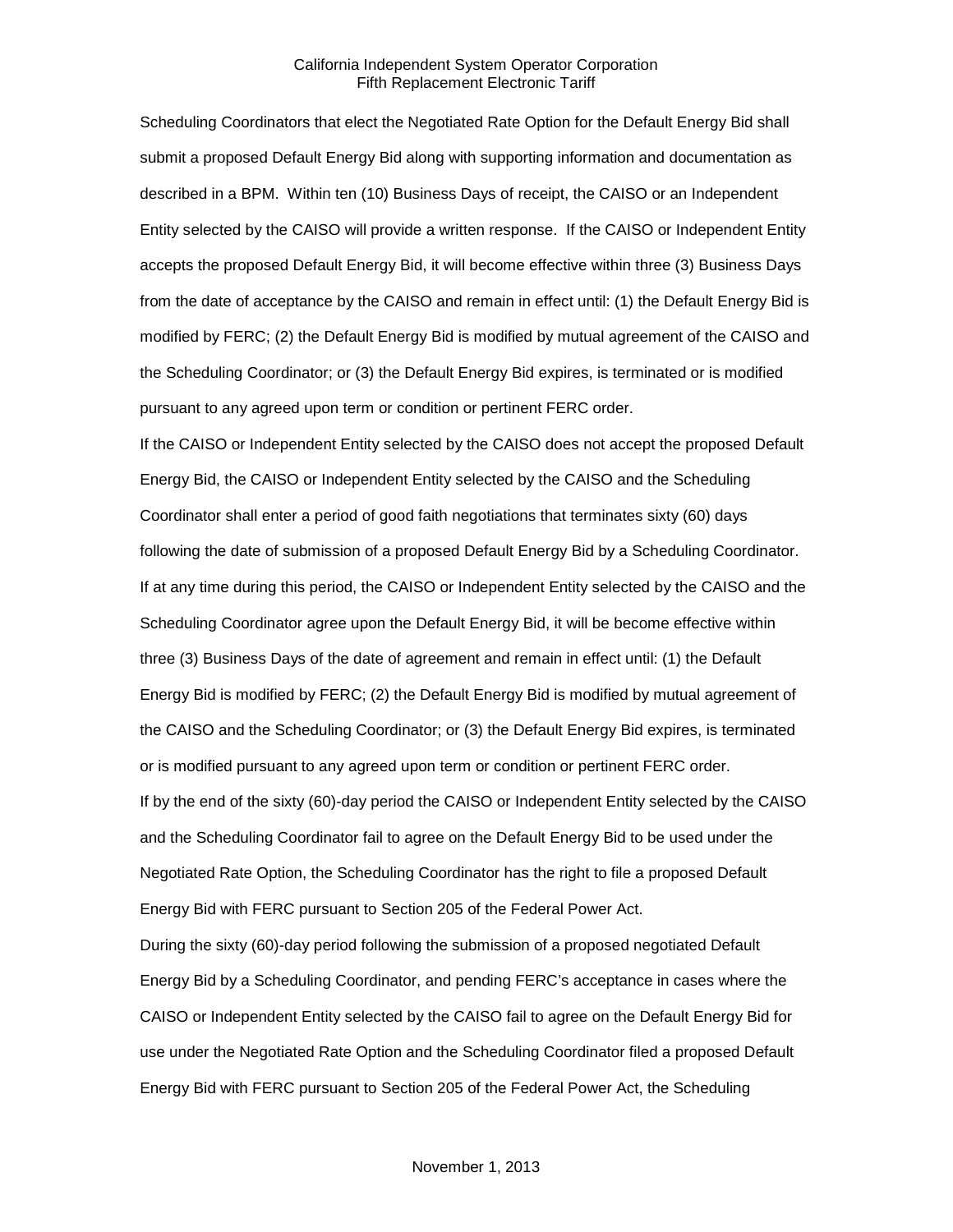Coordinator has the option of electing to use any of the other options available pursuant to Section 39.7. If the Scheduling Coordinator does not elect to use any of the other options available pursuant to Section 39.7, or if sufficient data do not exist to calculate a Default Energy Bid using any of these options, the CAISO may establish a temporary Default Energy Bid as specified in Section 39.7.1.5.

# **39.7.1.3.2 Informational Filings With FERC**

The CAISO shall make an informational filing with FERC of any adders or interim adders for major maintenance expenses determined pursuant to Sections 30.4.1.1.1, 30.4.1.1.2, and 30.4.1.1.4, any Default Energy Bids negotiated pursuant to this section, any temporary Default Energy Bids established pursuant to Section 39.7.1.5, or any custom operations and maintenance adders negotiated pursuant to Section 39.7.1.1.2, no later than seven (7) days after the end of the month in which the Default Energy or operations and maintenance values were established.

# **39.7.1.4 Frequently Mitigated Unit Option**

A Frequently Mitigated Unit that is eligible for a Bid Adder may select a fourth Default Energy Bid option, which is equal to the Variable Cost Option plus the Bid Adder as described in Section 39.7.

#### **39.7.1.5 Temporary Default Energy Bid**

If the Scheduling Coordinator does not elect to use any of the other options available pursuant to Section 39.7.1, or if sufficient data do not exist to calculate a Default Energy Bid using any of the available options, the CAISO will first seek to obtain from the Scheduling Coordinator any additional data required for calculating the Default Energy Bid options available pursuant to 39.7.1. If the provision of additional data by a Scheduling Coordinator results in additional or modified Default Energy Bid options pursuant to 39.7.1, the Scheduling Coordinator will have another opportunity to elect one of these options as its temporary Default Energy Bid. If the Scheduling Coordinator does not elect to use any of the options available pursuant to Section 39.7.1, or if sufficient data still do not exist to calculate a Default Energy Bid using any of the available options, the CAISO may establish a temporary Default Energy Bid based on one or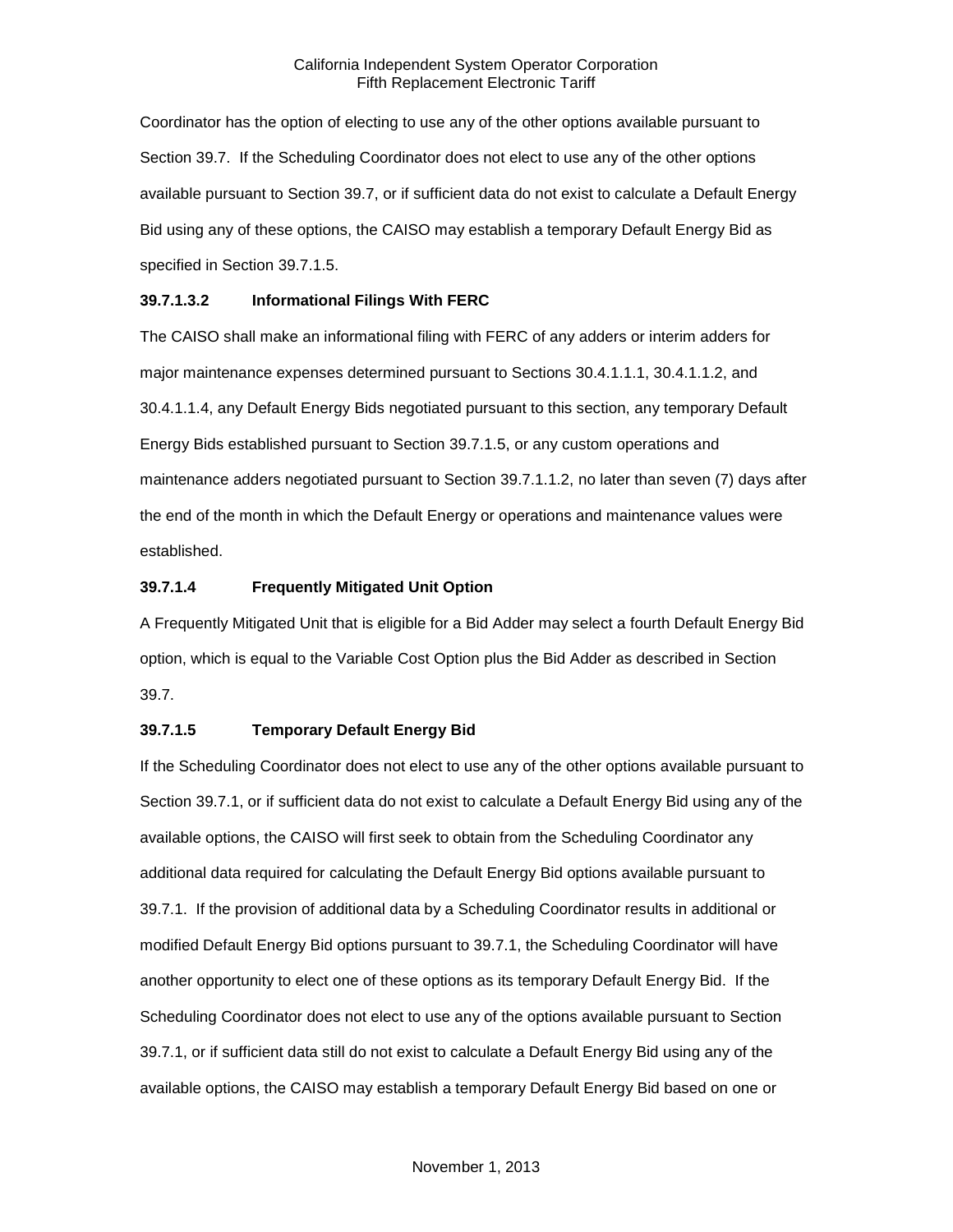more of the following: (1) operating cost data, opportunity cost, and other appropriate input from the Market Participant; (2) the CAISO's estimated operating costs of the Electric Facility, taking the best information available to the CAISO; (3) an appropriate average of competitive Bids of one or more similar Electric Facilities; or (4) any of the other options for determining a Default Energy Bid for which data are available.

#### **39.7.1.6 Default Energy Bids for RMR Units**

The available capacity in excess of the Maximum Net Dependable Capacity (MNDC) specified in the RMR Contract up to the maximum generation capacity (PMax) is subject to Local Market Power Mitigation. The Scheduling Coordinator for the RMR Unit must rank order its preferences between the Variable Cost Option, the LMP Option, and the Negotiated Rate Option, which shall be the default rank order if no rank order is specified by the Scheduling Coordinator. These preferences will be used to determine the Default Energy Bids for the capacity between the MNDC and PMax. RMR Proxy Bids for RMR Units based on contractually specified costs are used in lieu of Default Energy Bids for the contractual RMR Unit capacity between the minimum generating capacity (PMin) and the MNDC. The CAISO or Independent Entity will concatenate these two calculation methodologies (for calculating RMR Proxy Bids and Default Energy Bids for RMR Units) and will adjust them for monotonicity without lowering any price on either curve to create a single Energy Bid Curve to be used in the MPM processes as described in Sections 31 and 33 for the DAM and RTM, respectively. RMR Units are not eligible to receive a Bid Adder pursuant to Section 39.8 for contractual RMR Unit capacity between PMin and MNDC.

#### <span id="page-14-0"></span>**39.7.2 Competitive Path Designation**

#### **39.7.2.1 Timing of Assessments**

For the DAM, HASP, and RTM, the CAISO will make assessments and designations of whether Transmission Constraints are competitive or non-competitive as part of the MPM runs associated with the DAM, HASP, and RTM, respectively. Only binding Transmission Constraints determined by the MPM process will be assessed in the applicable market.

**39.7.2.2 Criteria**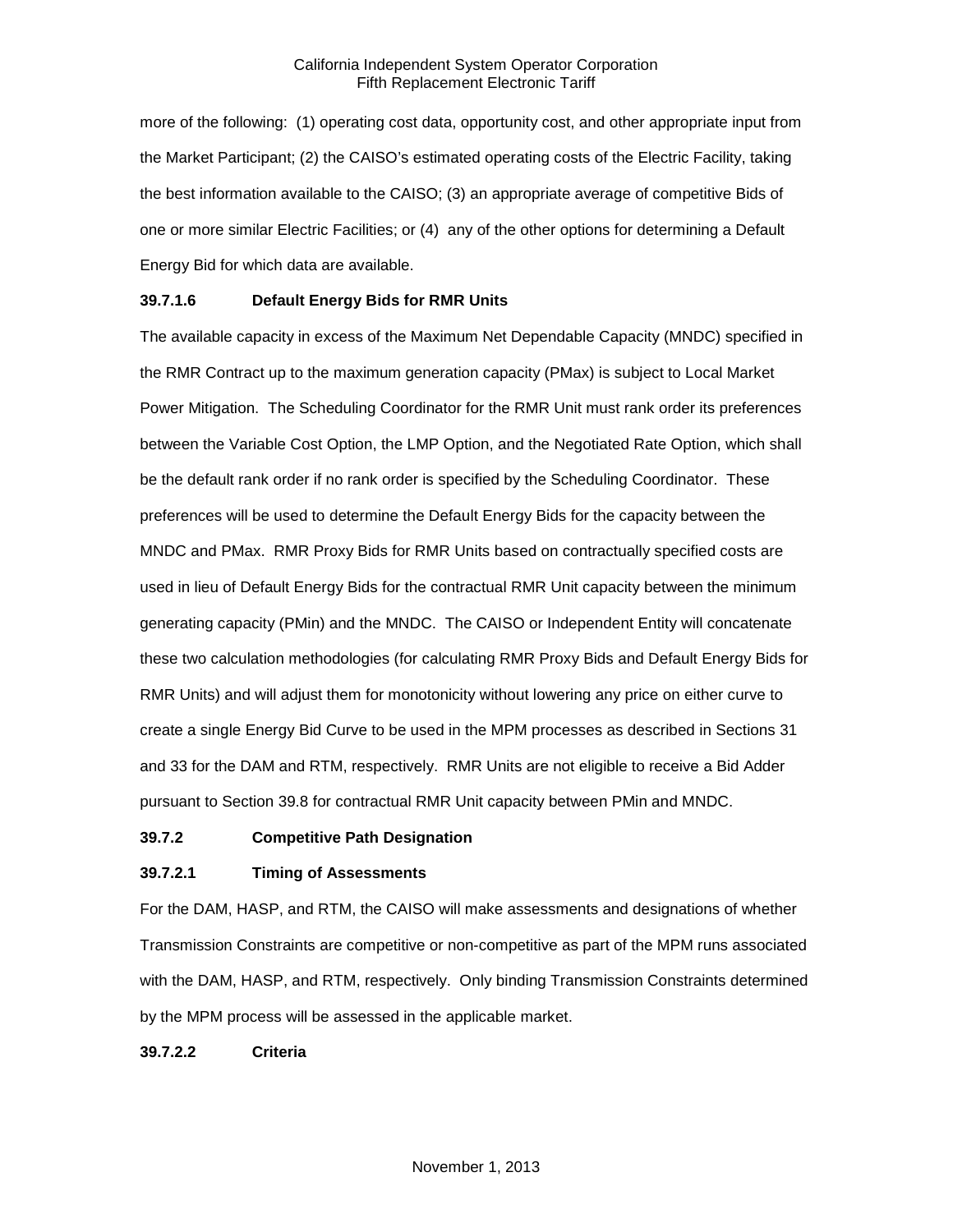Subject to Section 39.7.3, for the DAM, HASP, and RTM, a Transmission Constraint will be noncompetitive only if the Transmission Constraint fails the dynamic competitive path assessment pursuant to this Section 39.7.2.2.

- (a) Transmission Constraints for the DAM As part of the MPM process associated with the DAM, the CAISO will designate a Transmission Constraint for the DAM as non-competitive when the fringe supply of counter-flow to the Transmission Constraint from all portfolios of suppliers that are not identified as potentially pivotal is less than the demand for counter-flow to the Transmission Constraint. For purposes of determining whether to designate a Transmission Constraint as non-competitive pursuant to this Section 39.7.2.2(a):
	- (i) Counter-flow to the Transmission Constraint means the delivery of Power from a resource to the system load distributed reference bus. If counter-flow to the Transmission Constraint is in the direction opposite to the market flow of Power to the Transmission Constraint, the counterflow to the Transmission Constraint is calculated as the shift factor multiplied by the resource's scheduled Power. Otherwise, counter-flow to the Transmission Constraint is zero.
	- (ii) Fringe supply of counter-flow to the Transmission Constraint means all available capacity from internal resources not controlled by the identified potentially pivotal suppliers and all internal Virtual Supply Awards not controlled by the identified potentially pivotal suppliers that provide counter-flow to the Transmission Constraint. Available capacity reflects the highest capacity of a resource's Energy Bid adjusted for Self-Provided Ancillary Services and derates.
	- (iii) Demand for counter-flow to the Transmission Constraint means all internal dispatched Supply and Virtual Supply Awards that provide counter-flow to the Transmission Constraint.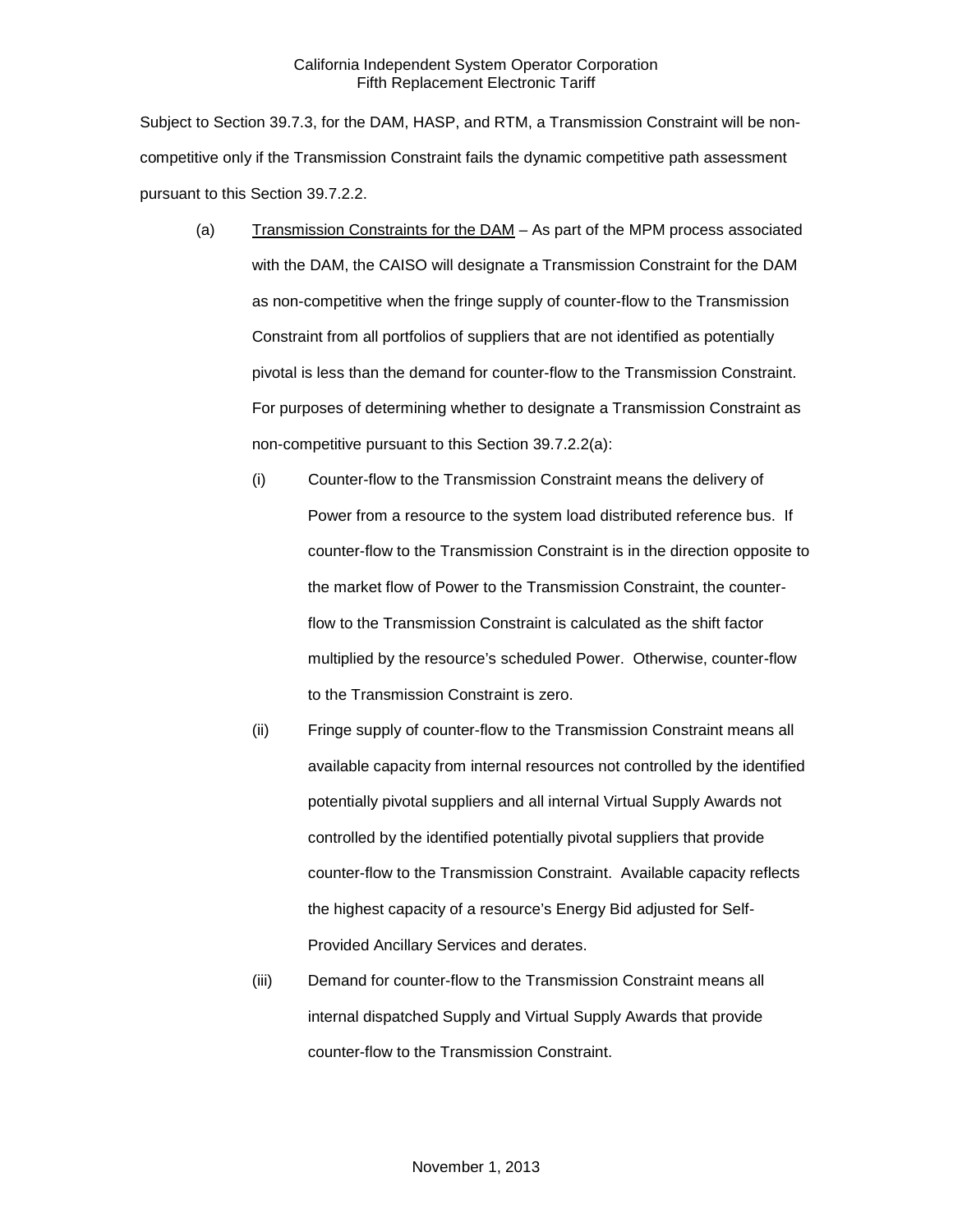- (iv) Potentially pivotal suppliers mean the three (3) portfolios of net sellers that control the largest quantity of counter-flow supply to the Transmission Constraint.
- (v) Portfolio means the effective available internal generation capacity under the control of the Scheduling Coordinator and/or Affiliate determined pursuant to Section 4.5.1.1.12 and all effective internal Virtual Supply Awards of the Scheduling Coordinator and/or Affiliate. Effectiveness in supplying counter-flow is determined by scaling generation capacity and/or Virtual Supply Awards by the shift factor from that location to the Transmission Constraint being tested.
- (vi) A portfolio of a net seller means any portfolio that is not a portfolio of a net buyer. A portfolio of a net buyer means a portfolio for which the average daily net value of Measured Demand minus Supply over a twelve (12) month period is positive. The average daily net value is determined for each portfolio by subtracting, for each Trading Day, Supply from Measured Demand and then averaging the daily value for all Trading Days over the twelve (12) month period. The CAISO will calculate whether portfolios are portfolios of net buyers in the third month of each calendar quarter and the calculations will go into effect at the start of the next calendar quarter. The twelve (12) month period used in this calculation will be the most recent twelve (12) month period for which data is available. The specific mathematical formula used to perform this calculation will be set forth in a Business Practice Manual. Market Participants without physical resources will be deemed to be net sellers for purposes of this Section 39.7.2.2(a)(vi).
- (vii) In determining which Scheduling Coordinators and/or Affiliates control the resources in the three (3) identified portfolios, the CAISO will include resources and Virtual Supply Awards directly associated with all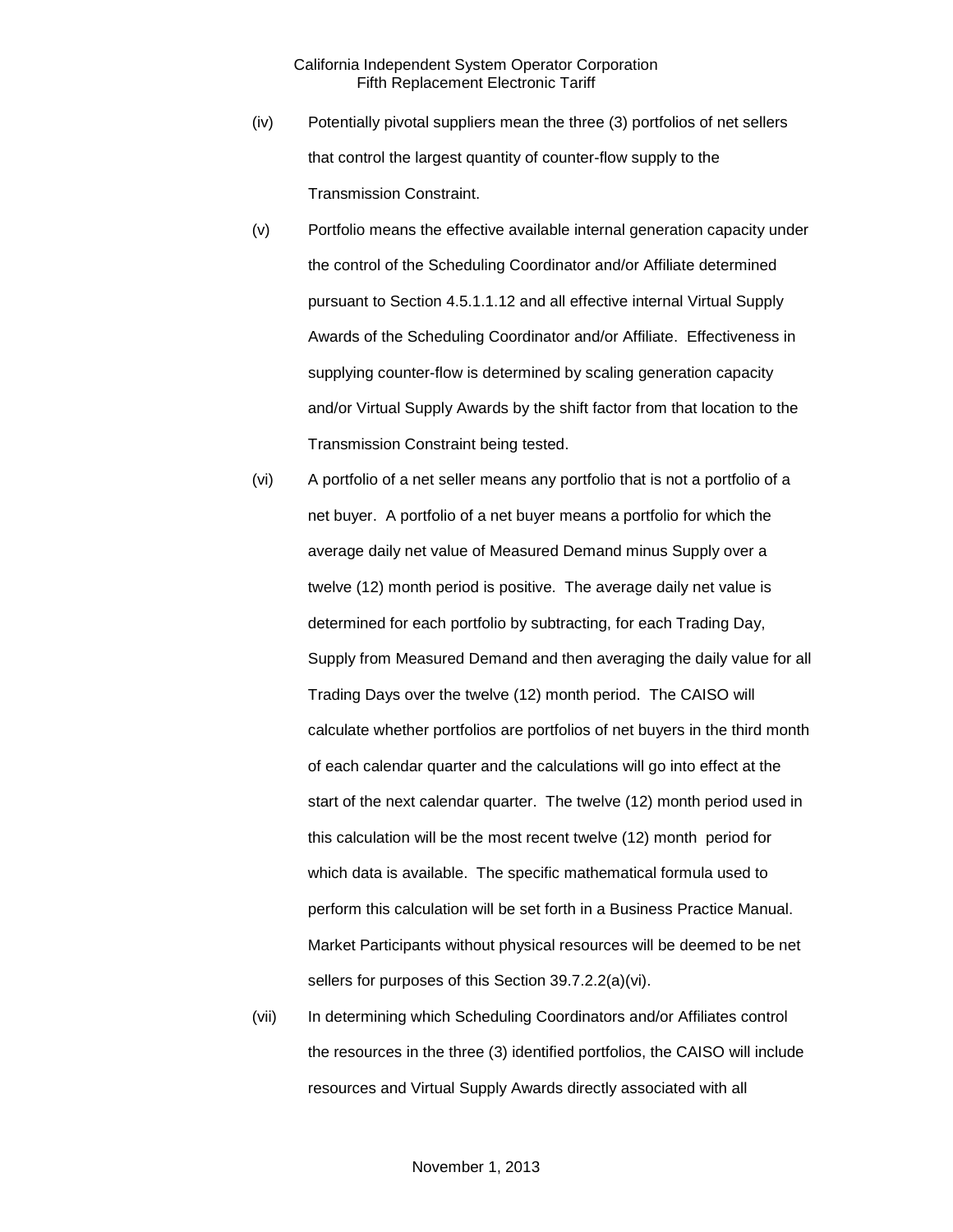Scheduling Coordinator ID Codes associated with the Scheduling Coordinators and/or Affiliates, as well as all resources that the Scheduling Coordinators and/or Affiliates control pursuant to Resource Control Agreements registered with the CAISO as set forth Section 4.5.1.1.13. Resources identified pursuant to Resource Control Agreements will only be assigned to the portfolio of the Scheduling Coordinator that has control of the resource or whose Affiliate has control of the resource pursuant to the Resource Control Agreements.

- (b) Transmission Constraints for the HASP and RTM As part of the MPM processes associated with the HASP and RTM, the CAISO will designate a Transmission Constraint for the HASP or RTM as non-competitive when the sum of the supply of counter-flow from all portfolios of potentially pivotal suppliers to the Transmission Constraint and the fringe supply of counter-flow to the Transmission Constraint from all portfolios of suppliers that are not identified as potentially pivotal is less than the demand for counter-flow to the Transmission Constraint. For purposes of determining whether to designate a Transmission Constraint as non-competitive pursuant to this Section 39.7.2.2(b):
	- (i) Counter-flow to the Transmission Constraint has the meaning set forth in Section 39.7.2.2(a)(i).
	- (ii) Supply of counter-flow from all portfolios of potentially pivotal suppliers to the Transmission Constraint means the minimum available capacity from internal resources controlled by the identified potentially pivotal suppliers that provide counter-flow to the Transmission Constraint. The minimum available capacity for the current market interval will reflect the greatest amount of capacity that can be physically withheld. The minimum available capacity is the lowest output level the resource could achieve in the current market interval given its dispatch in the last market interval and limiting factors including Minimum Load, Ramp Rate, Self-Provided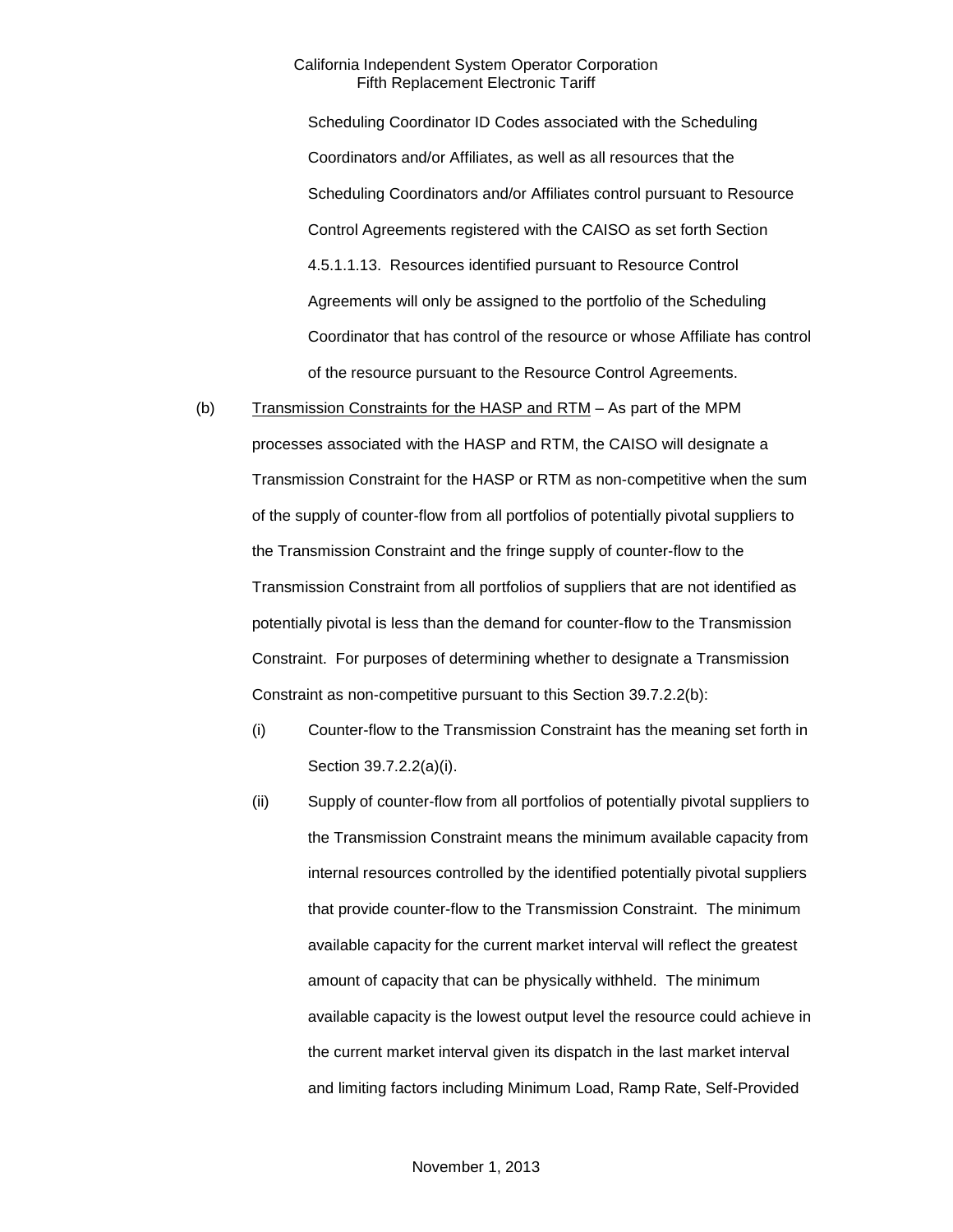Ancillary Services, Ancillary Service Awards (in the Real-Time Market only), and derates.

- (iii) Potentially pivotal suppliers mean the three (3) portfolios of net sellers that control the largest quantity of counter-flow supply to the Transmission Constraint that can be withheld. Counter-flow supply to the Transmission Constraint that can be withheld reflects the difference between the highest capacity and the lowest capacity of a resource's Energy Bid (not taking into account the Ramp Rate of the resource), measured from the Dispatch Operating Point for the resource in the immediately preceding fifteen (15) minute interval of the HASP (taking into account the Ramp Rate of the resource), adjusted for Self-Provided Ancillary Services and derates in determining whether to designate a Transmission Constraint as non-competitive for the HASP, or adjusted for Ancillary Service Awards and derates in determining whether to designate a Transmission Constraint as non-competitive for the RTM. In determining whether to designate a Transmission Constraint as noncompetitive for the HASP, counter-flow supply to the Transmission Constraint that can be withheld also reflects the PMin of each Short Start Unit with a Start-Up Time of sixty (60) minutes or less that was off-line in the immediately preceding fifteen (15) minute interval of the HASP. In determining whether to designate a Transmission Constraint as noncompetitive for the RTM, counter-flow supply to the Transmission Constraint that can be withheld also reflects the PMin of each Short Start Unit with a Start-Up Time of fifteen (15) minutes or less that was off-line in the immediately preceding fifteen (15) minute interval.
- (iv) Portfolio means the effective available internal generation capacity under the control of the Scheduling Coordinator and/or Affiliate determined pursuant to Sections 4.5.1.1.12 and 39.7.2.2(a)(vii). Effectiveness in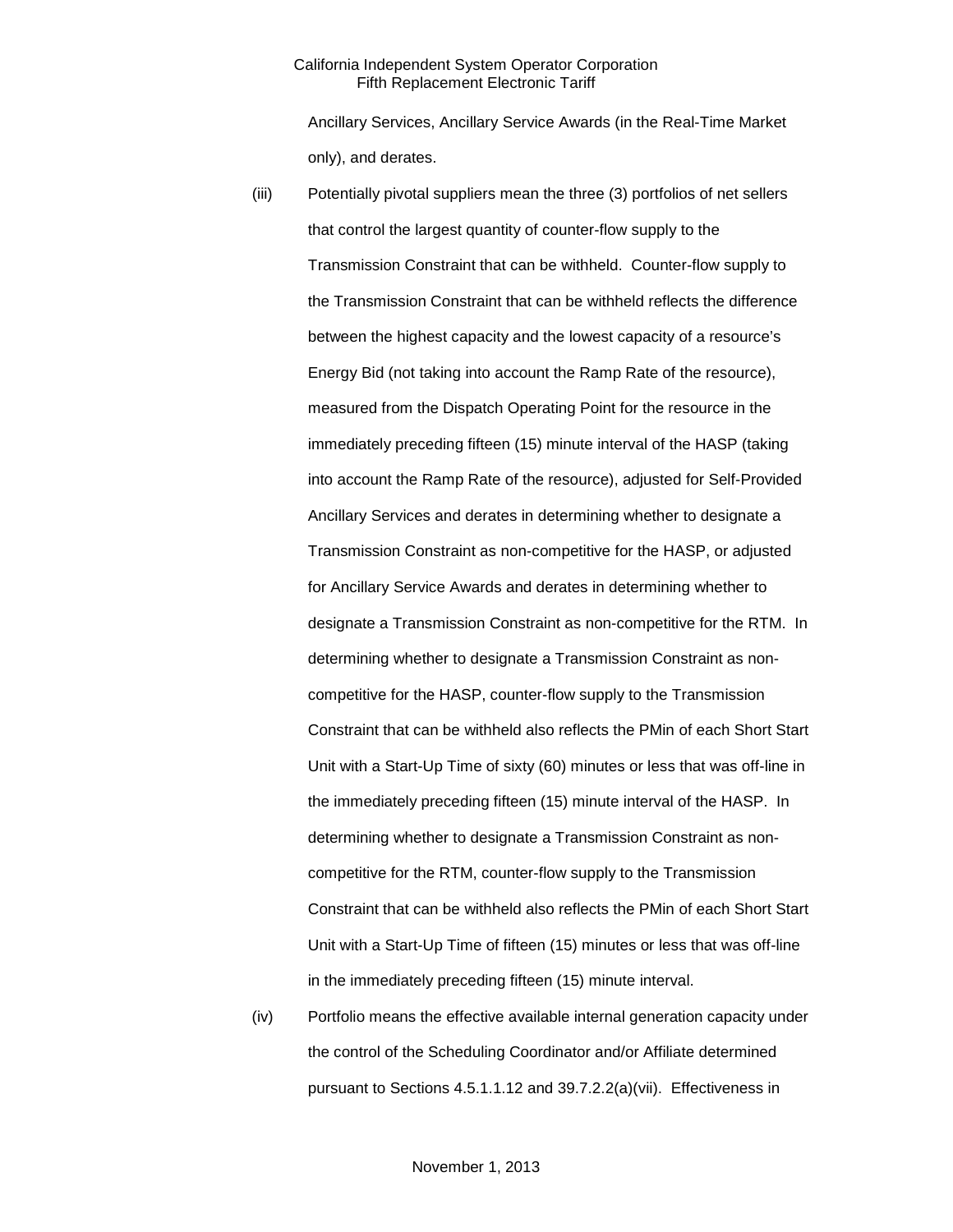supplying counter-flow is determined by scaling generation capacity by the shift factor from that location to the Transmission Constraint being tested.

- (v) A portfolio of a net seller has the meaning set forth in Section 39.7.2.2(a)(vi).
- (vi) Fringe supply of counter-flow to the Transmission Constraint means all available capacity from internal resources not controlled by the identified potentially pivotal suppliers that provide counter-flow to the Transmission Constraint. Available capacity reflects the highest capacity of a resource's Energy Bid (not taking into account the Ramp Rate of the resource), measured from the Dispatch Operating Point for the resource in the immediately preceding fifteen (15) minute interval of the HASP (taking into account the Ramp Rate of the resource), adjusted for Self-Provided Ancillary Services and derates in determining whether to designate a Transmission Constraint as non-competitive for the HASP, or adjusted for Ancillary Service Awards and derates in determining whether to designate a Transmission Constraint as non-competitive for the RTM.
- (vii) Demand for counter-flow to the Transmission Constraint means all internal dispatched Supply that provides counter-flow to the Transmission Constraint.

#### <span id="page-19-0"></span>**39.7.3 Default Competitive Path Designations**

The CAISO will maintain default competitive path designation sets for the Day-Ahead Market and for the HASP/Real-Time Market, which the CAISO will use in order to determine the competitiveness or non-competitiveness of Transmission Constraints under two circumstances: (1) in the event of a failure of the CAISO Markets software to perform an assessment of whether Transmission Constraints are competitive or non-competitive pursuant to Section 39.7.2; and (2) in order to determine whether Exceptional Dispatches are related to a non-competitive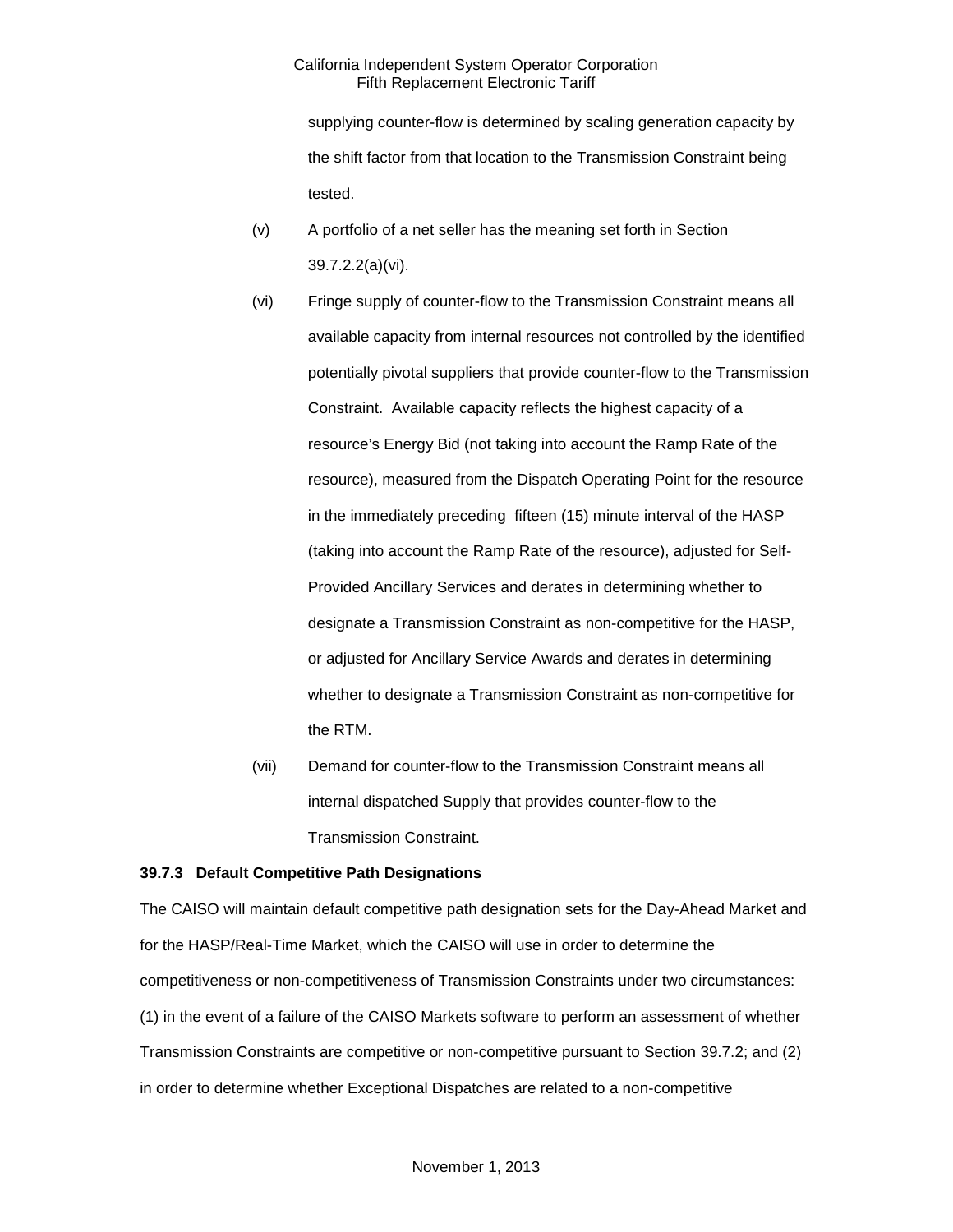Transmission Constraint for purposes of mitigation of Exceptional Dispatches of resources under Section 39.10(1). Default competitive path designations will be determined pursuant to the methodology set forth in this Section 39.7.3 and will be updated no less frequently than once every seven (7) days. Until the CAISO has developed sufficient information to develop default competitive path designations, the CAISO will continue to utilize the most recent list of competitive path designations determined prior to the effective date of this tariff provision.

## **39.7.3.1 Methodology for Determining Day-Ahead Default Competitive Path Designations for Transmission Constraints Other Than Path 15 and Path 26 Transmission Constraints**

The CAISO will designate a Transmission Constraint other than the Path 15 Transmission Constraint or the Path 26 Transmission Constraint as competitive for purposes of determining default competitive path designations for the Day-Ahead Market only if both of the following conditions are met:

- (1) Congestion occurred on the Transmission Constraint in ten (10) or more hours of the days for which the Transmission Constraint was tested for competitiveness pursuant to Section 39.7.2; and
- (2) the Transmission Constraint was deemed competitive pursuant to Section 39.7.2 in seventy-five (75) percent or more of the instances in which the Transmission Constraint was binding when tested. These calculations will be made utilizing data from the Day-Ahead Market for the most recent sixty (60) Trading Days for which data is available. The CAISO will designate a Transmission Constraint other than the Path 15 Transmission Constraint or the Path 26 Transmission Constraint as non-competitive if the CAISO lacks sufficient data to determine whether the occurrences set forth in Sections 39.7.3.1(1) and 39.7.3.1(2) took place on the Transmission Constraint over the sixty (60) Trading Day period.
- **39.7.3.2 Methodology for Determining HASP/RTM Default Competitive Path Designations for Transmission Constraints Other Than Path 15 and Path 26 Transmission Constraints**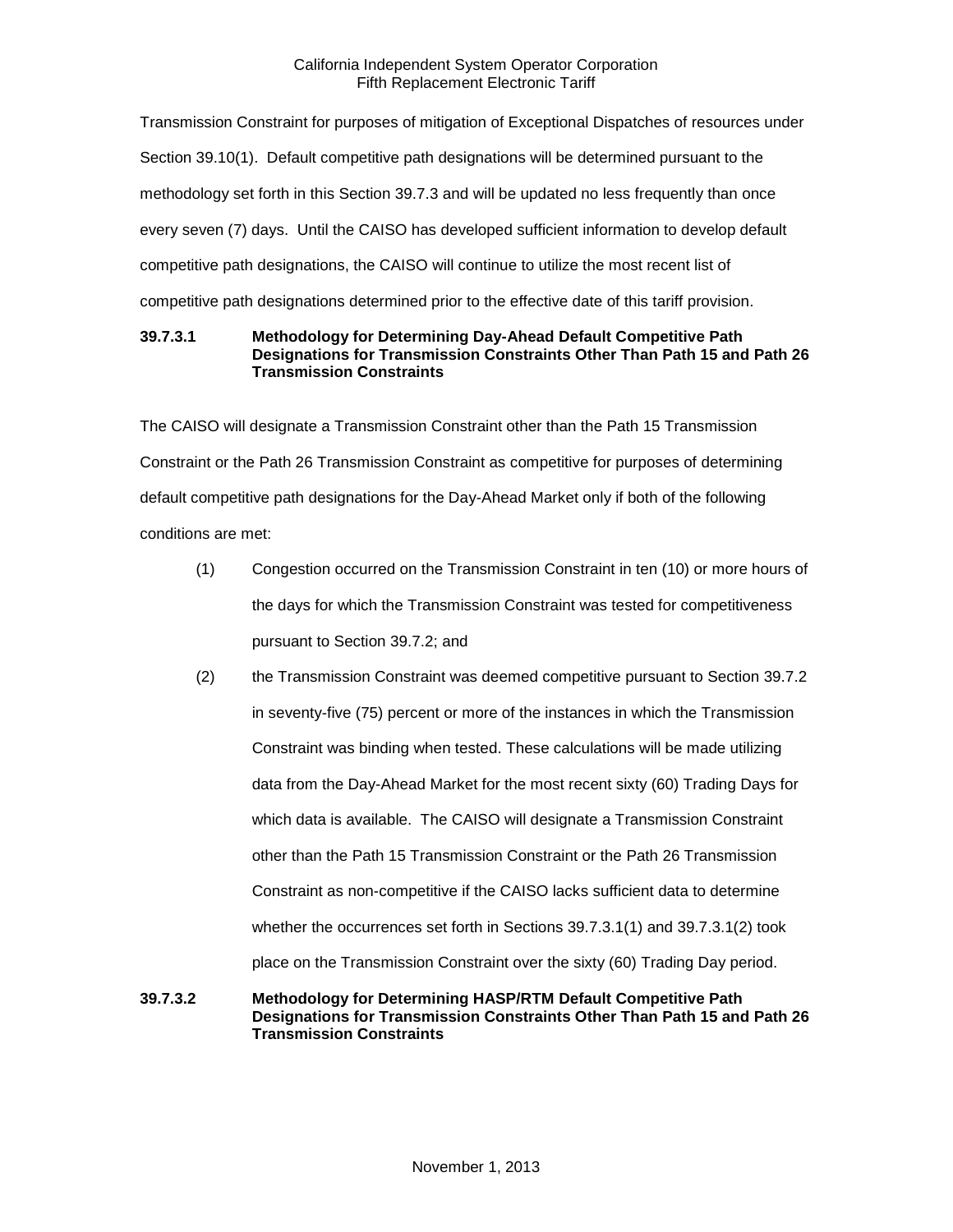The CAISO will designate a Transmission Constraint other than the Path 15 Transmission Constraint or the Path 26 Transmission Constraint as competitive for purposes of determining default competitive path designations for the HASP/RTM only if both of the following conditions are met:

- (1) Congestion occurred on the Transmission Constraint in ten (10) or more of the hours for which the Transmission Constraint was tested for competitiveness pursuant to Section 39.7.2; and
- (2) the Transmission Constraint was deemed competitive pursuant to Section 39.7.2 in seventy-five (75) percent or more of the instances in which the Transmission Constraint was binding when tested.

These calculations will be made utilizing data from the Real-Time Market for the most recent sixty (60) Trading Days for which data is available. If the Transmission Constraint was binding during any 15-minute interval during an hour, then the Transmission Constraint will be deemed to be binding for the entire hour. If the Transmission Constraint was determined to be non-competitive during any 15-minute interval during an hour, then the Transmission Constraint will be deemed to be non-competitive for the entire hour. The CAISO will designate a Transmission Constraint other than the Path 15 Transmission Constraint or the Path 26 Transmission Constraint as noncompetitive if the CAISO lacks sufficient data to determine whether the occurrences set forth in Sections 39.7.3.2(1) and 39.7.3.2(2) took place on the Transmission Constraint over the sixty (60) Trading Day period.

# **39.7.3.3 Methodology for Determining Day-Ahead Default Competitive Path Designations for Path 15 and Path 26 Transmission Constraints**

The CAISO will designate the Path 15 Transmission Constraint or the Path 26 Transmission Constraint as competitive for purposes of determining default competitive path designations for the Day-Ahead Market unless both of the following conditions are met:

(1) Congestion occurred on the Transmission Constraint in ten (10) or more hours of the days for which the Transmission Constraint was tested for competitiveness pursuant to Section 39.7.2; and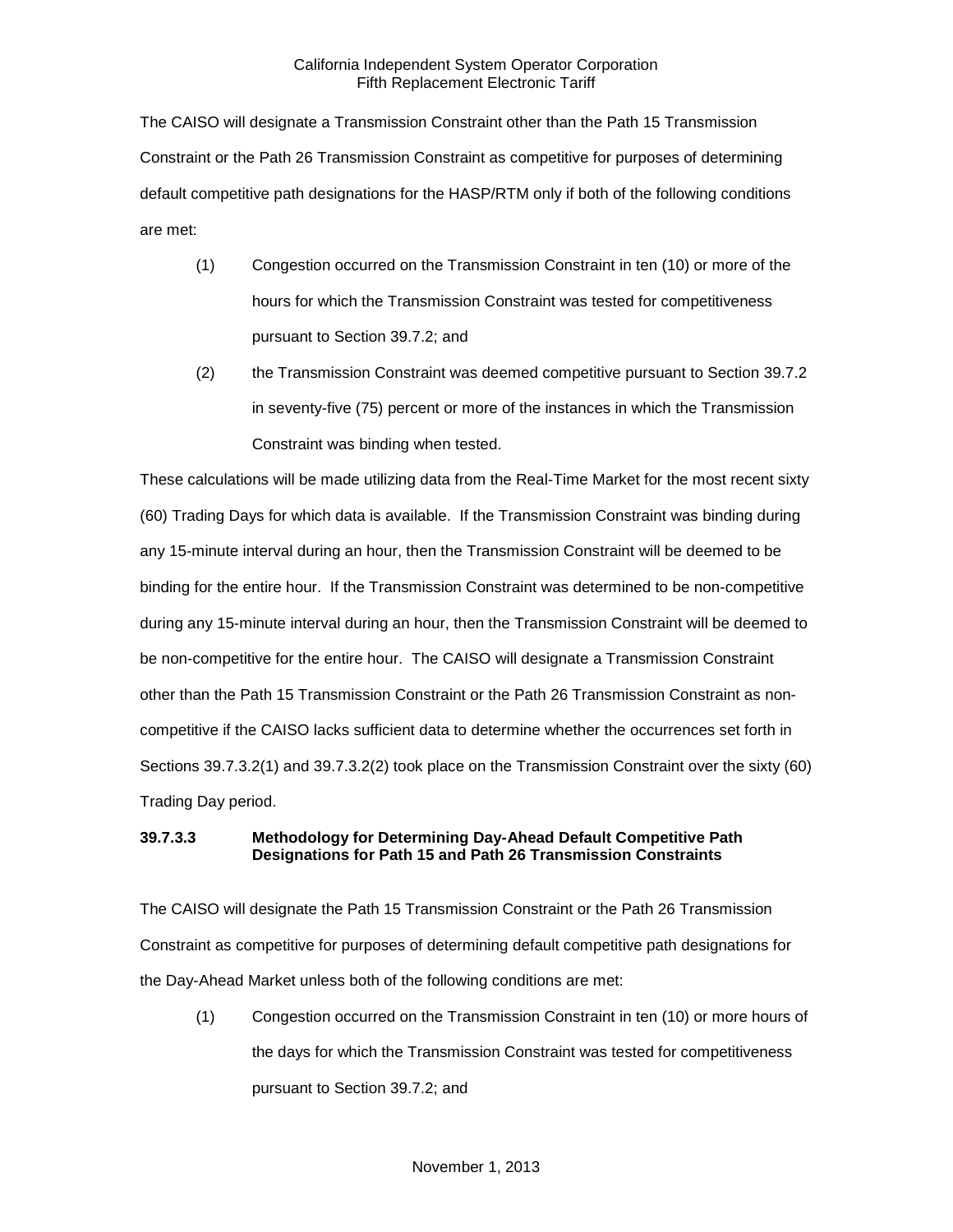(2) the Transmission Constraint was deemed competitive pursuant to Section 39.7.2 in fewer than seventy-five (75) percent of the instances in which the Transmission Constraint was binding when tested.

These calculations will be made utilizing data from the MPM for the Day-Ahead Market for the most recent sixty (60) Trading Days for which data is available. The CAISO will designate the Path 15 Transmission Constraint or the Path 26 Transmission Constraint as competitive if the CAISO lacks sufficient data to determine whether the occurrences set forth in Sections 39.7.3.3(1) and 39.7.3.3(2) took place on the Transmission Constraint over the sixty (60) Trading Day period.

# **39.7.3.4 Methodology for Determining HASP/RTM Default Competitive Path Designations for Path 15 and Path 26 Transmission Constraints**

The CAISO will designate the Path 15 Transmission Constraint or the Path 26 Transmission Constraint as competitive for purposes of determining default competitive path designations for the HASP/RTM unless both of the following conditions are met:

- (1) Congestion occurred on the Transmission Constraint in ten (10) or more of the hours for which the Transmission Constraint was tested for competitiveness pursuant to Section 39.7.2; and
- (2) the Transmission Constraint was deemed competitive pursuant to Section 39.7.2 in fewer than seventy-five (75) percent of the instances in which the Transmission Constraint was binding when tested.

These calculations will be made utilizing data from the MPM for the Real-Time Market for the most recent sixty (60) Trading Days for which data is available. If the Transmission Constraint was binding during any 15-minute interval during an hour, then the Transmission Constraint will be deemed to be binding for the entire hour. If the Transmission Constraint was determined to be non-competitive during any 15-minute interval during an hour, then the Transmission Constraint will be deemed to be non-competitive for the entire hour. The CAISO will designate the Path 15 Transmission Constraint or the Path 26 Transmission Constraint as competitive if the CAISO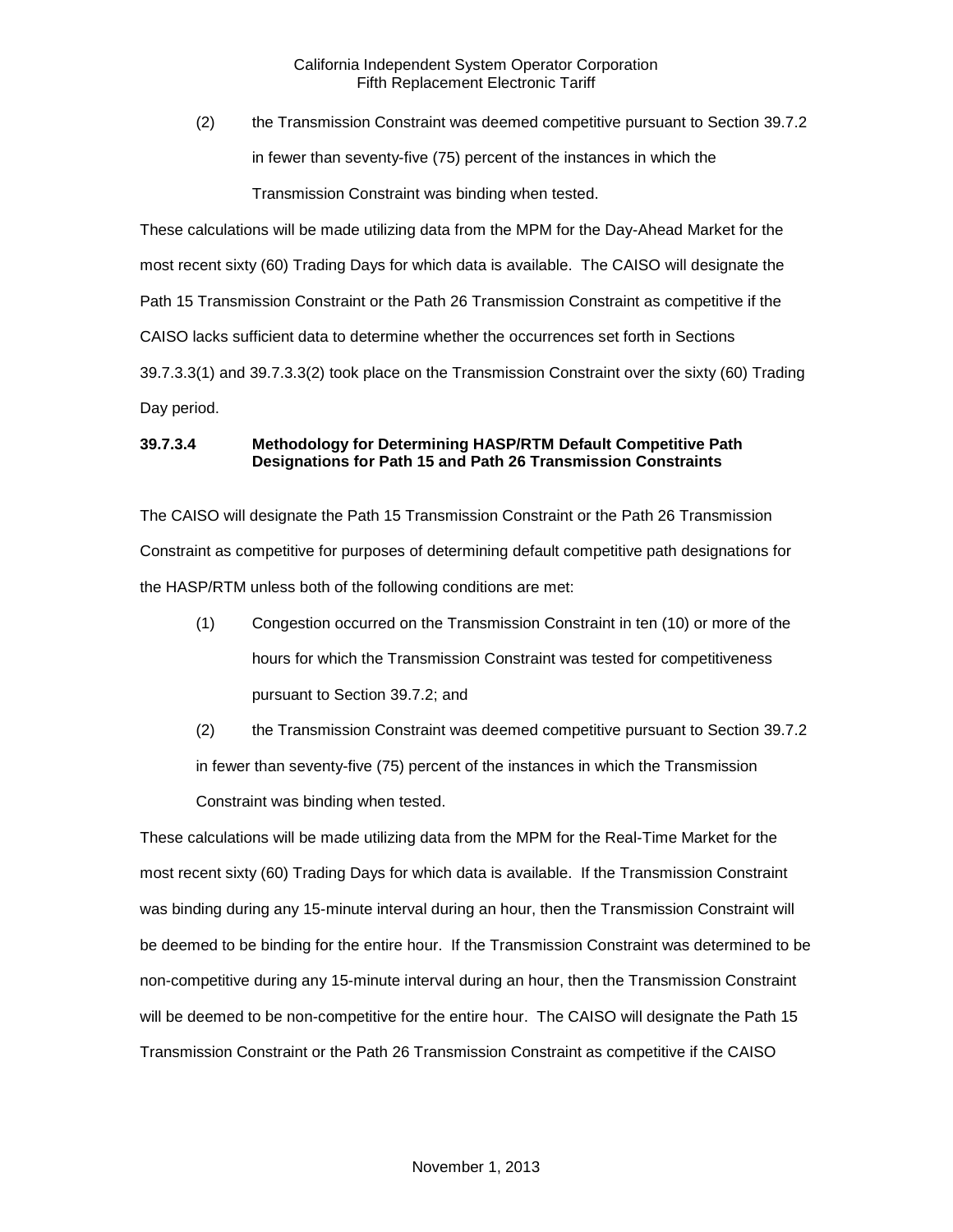lacks sufficient data to determine whether the occurrences set forth in Sections 39.7.3.4(1) and 39.7.3.4(2) took place on the Transmission Constraint over the sixty (60) Trading Day period.

#### <span id="page-23-0"></span>**39.8 Eligibility For Bid Adder**

A Scheduling Coordinator submitting Bids for Generating Units is eligible to have a Bid Adder applied to a Generating Unit for the next operating month if the criteria in Section 39.8.1 are met as determined on a monthly basis in the preceding month.

#### <span id="page-23-1"></span>**39.8.1 Bid Adder Eligibility Criteria**

To receive a Bid Adder, a Generating Unit must: (i) have a Mitigation Frequency that is greater than eighty (80) percent in the previous twelve (12) months; and (ii) must not have a contract to be a Resource Adequacy Resource for its entire Net Qualifying Capacity, or be designated under the CPM for its entire Eligible Capacity, or be subject to an obligation to make capacity available under this CAISO Tariff. If a Generating Unit is designated under the CPM for a portion of its Eligible Capacity, the provisions of this section apply only to the portion of the capacity not designated. Scheduling Coordinators for Generating Units seeking to receive Bid Adders must further agree to be subject to the Frequently Mitigated Unit option for a Default Energy Bid. Run hours are those hours during which a Generating Unit has positive metered output. Generating Units that received RMR Dispatches and/or incremental Bids dispatched out of economic merit order to manage local Congestion in an hour prior to the effective date of this Section will have that hour counted as a mitigated hour in their Mitigation Frequency. After the first twelve (12) months from the effective date of this Section, the Mitigation Frequency will be based entirely on a Generating Unit being mitigated under the MPM procedures in Sections 31 and 33.

#### <span id="page-23-2"></span>**39.8.2 New Generating Units**

For new Generating Units, with less than twelve (12) months of operation, determination of eligibility for the Bid Adder will be based on data beginning with the first date the Generating Unit participated in the CAISO Markets through the end date of the period for which the Mitigation Frequency is being calculated. The 200 run hour criteria will be pro-rated for the proportion of a twelve (12)-month period that the new Generating Unit submitted effective Bids in the CAISO markets.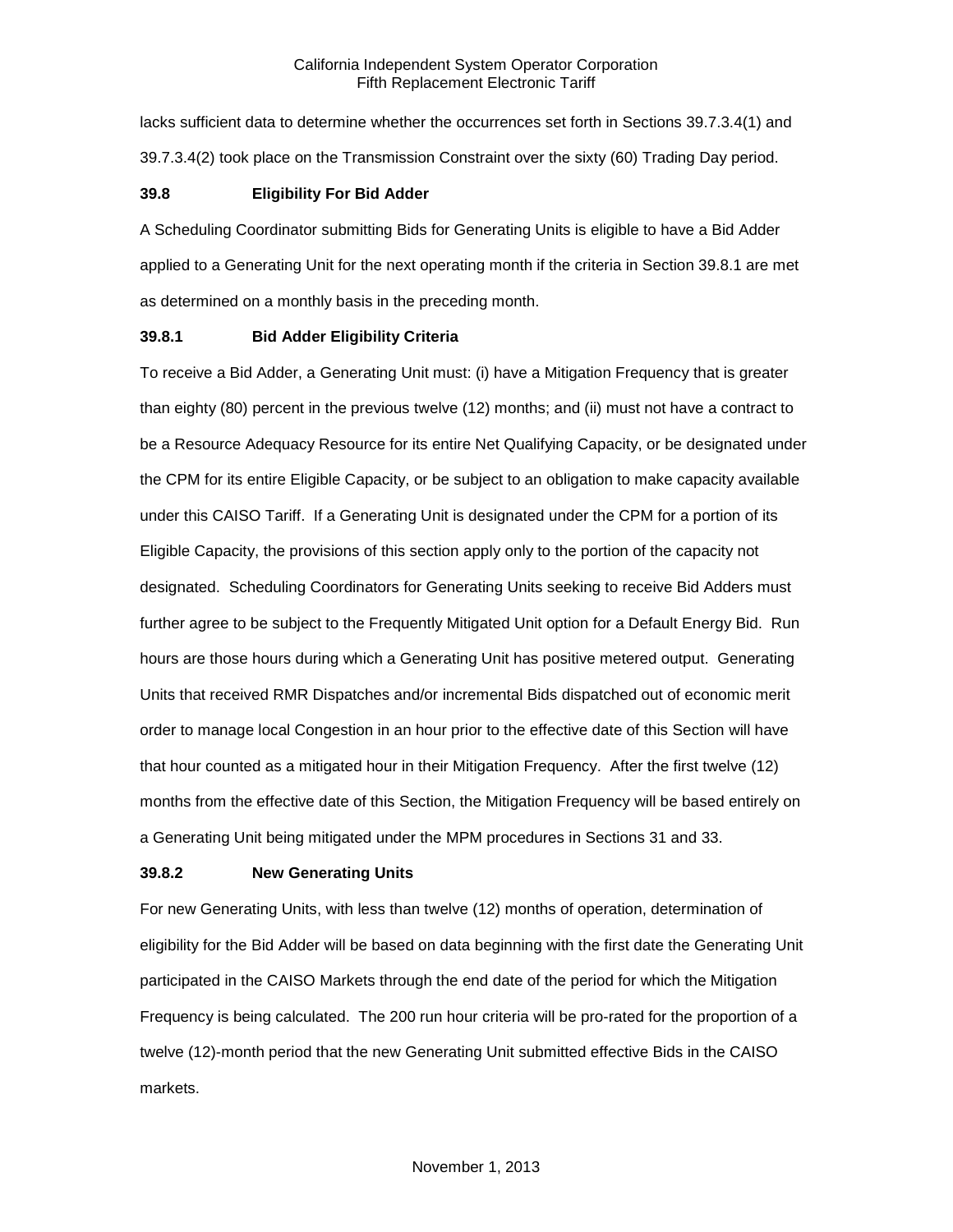#### <span id="page-24-0"></span>**39.8.3 Bid Adder Values**

The value of the Bid Adder will be either: (i) a unit-specific value determined in consultation with the CAISO or an independent entity selected by the CAISO, or (ii) a default Bid Adder of \$24/MWh. For Generating Units with a portion of their capacity identified as meeting an LSE's Resource Adequacy Requirements, that Generating Unit's Bid Adder value will be reduced by the percent of the Generating Unit's capacity that is identified as meeting an LSE's Resource Adequacy Requirements. The reduced Bid Adder will be applied to that Generating Unit's entire Default Energy Bid Curve.

#### <span id="page-24-1"></span>**39.9 CRR Monitoring And Affiliate Disclosure Requirements**

The CAISO will monitor the CRR holdings and CAISO Markets activity for anomalous market behavior, gaming, or exercise of market power resulting from CRR ownership concentrations that are not aligned with actual transmission usage as a result of secondary market auction outcomes. If the CAISO identifies such behavior it may seek FERC approval to impose position limits on the total number or MW quantity of CRRs that may be held by any single entity and its Affiliates. Each CRR Holder or Candidate CRR Holder must notify the CAISO of any Affiliate that is a CRR Holder, Candidate CRR Holder, or Market Participant, any Affiliate that participates in an organized electricity market in North America, and any guarantor of any such Affiliate.

#### <span id="page-24-2"></span>**39.10 Mitigation Of Exceptional Dispatches Of Resources**

The CAISO shall apply Mitigation Measures to Exceptional Dispatches of resources when such resources are committed or dispatched under Exceptional Dispatch for purposes of: (1) addressing reliability requirements related to non-competitive Transmission Constraints; (2) ramping resources with Ancillary Services Awards or RUC Capacity to a dispatch level that ensures their availability in Real-Time; (3) ramping resources to their Minimum Dispatchable Level in Real-Time; and (4) addressing unit-specific environmental constraints not incorporated into the Full Network Model or the CAISO's market software that affect the dispatch of Generating Units in the Sacramento Delta and are commonly known as "Delta Dispatch".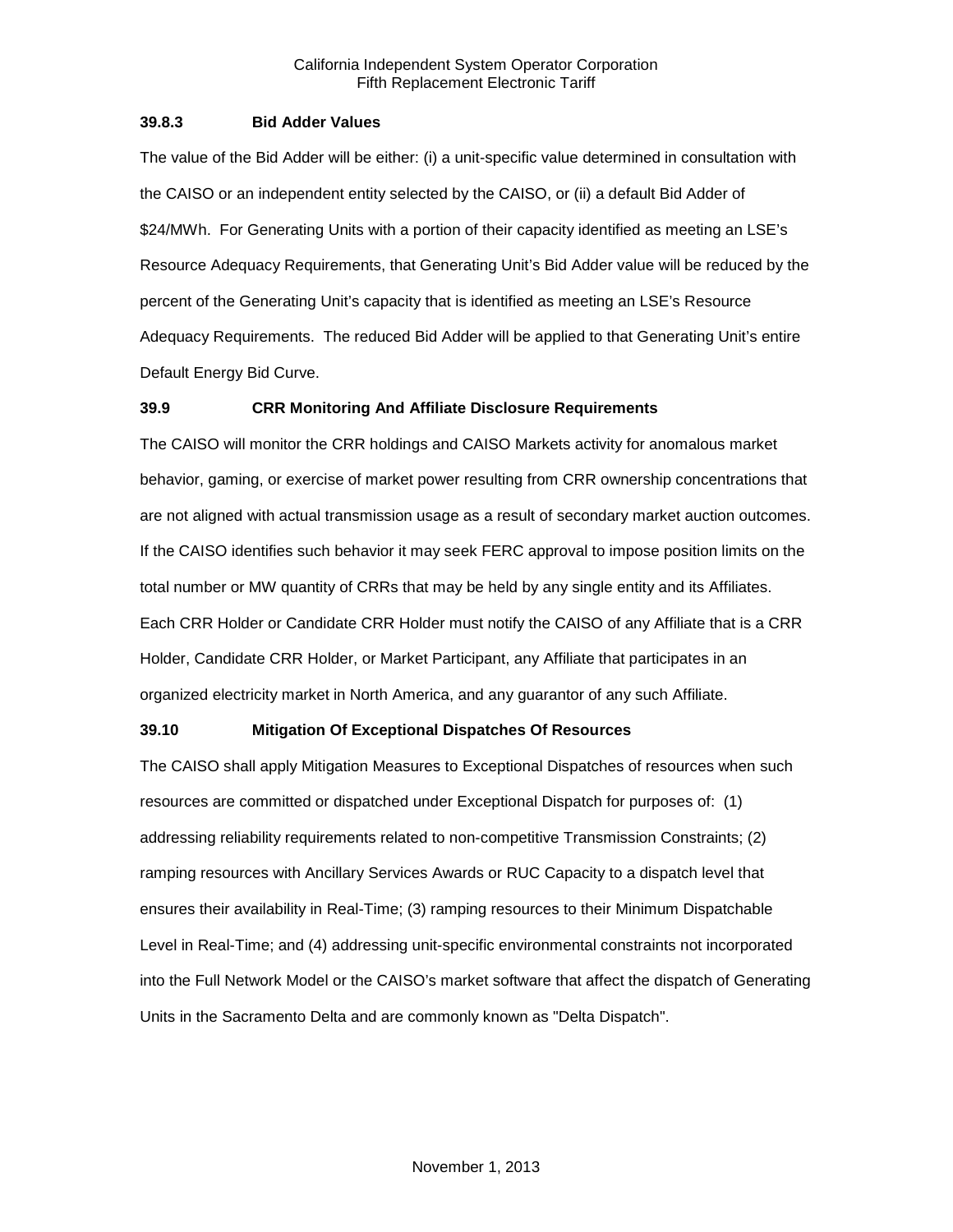# <span id="page-25-0"></span>**39.10.1 Measures For Resources Eligible For Supplemental Revenues**

In all cases where a resource is subject to Mitigation Measures under Section 39.10, and the resource is eligible for supplemental revenues pursuant to Section 39.10.3, Exceptional Dispatch Energy delivered by the resource shall be settled as set forth in either Section 11.5.6.7.1 or Section 11.5.6.7.3, whichever is applicable.

# <span id="page-25-1"></span>**39.10.2 Resources Not Eligible For Supplemental Revenues**

In all cases where a resource is subject to Mitigation Measures under Section 39.10, and the resource is not eligible for supplemental revenues pursuant to Section 39.10.3, Exceptional Dispatch Energy delivered by the resource shall be settled as set forth in either Section 11.5.6.7.2 or Section 11.5.6.7.3, whichever is applicable.

# <span id="page-25-2"></span>**39.10.3 Eligibility For Supplemental Revenues**

Except as provided in Section 39.10.4, a resource that is committed or dispatched under Exceptional Dispatch shall be eligible for supplemental revenues only during such times that the resource meets all of the following criteria:

- (i) the resource has notified the CAISO, at least seven days prior to the calendar month in which the Exceptional Dispatch occurs, that the resource has chosen to receive supplemental revenues in lieu of an Exceptional Dispatch CPM designation under Section 43.1.5;
- (ii) the resource has been mitigated under Section 39.10;
- (iii) the resource is not under an RMR Contract, is not designated as CPM Capacity, and is not a Resource Adequacy Resource, unless the resource is a Partial Resource Adequacy Resource or a partial CPM resource, and the Exceptional Dispatch requires non-RA Capacity or non-CPM Capacity, in which case only the capacity not committed as Resource Adequacy Capacity or CPM Capacity is eligible for supplemental revenues; and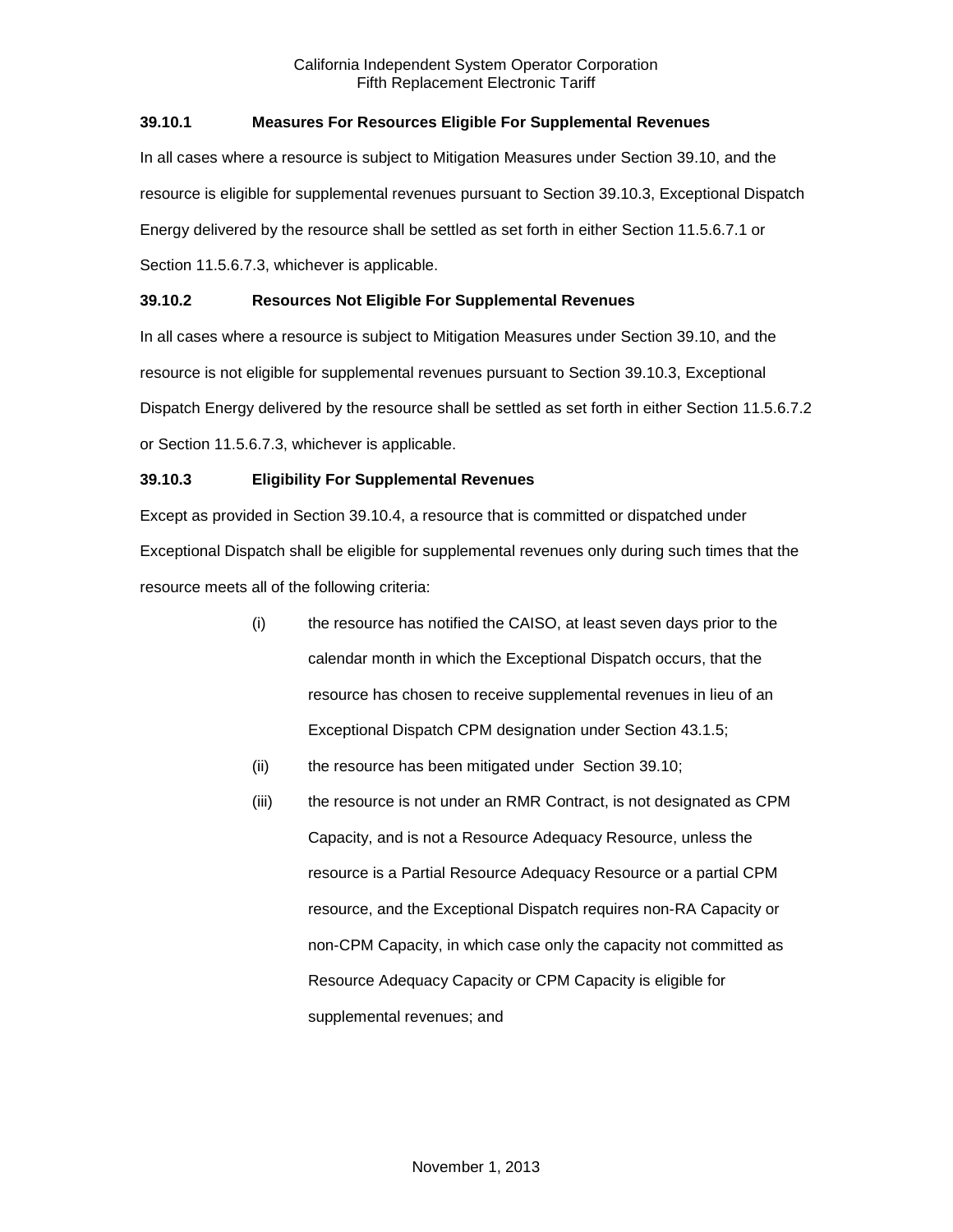(iv) the resource has a Bid in the IFM, HASP, and RTM for the applicable Operating Day or Operating Hour in which the resource is committed or dispatched under Exceptional Dispatch.

#### <span id="page-26-0"></span>**39.10.4 Limitation On Supplemental Revenues**

Supplemental revenues authorized under this Section 39.10 shall not exceed within a 30-day period (this 30-day period begins on the day of the first Exceptional Dispatch of the resource and re-starts on the day of the first Exceptional Dispatch of the resource following the end of any prior 30-day period) the difference between any monthly CPM Capacity Payments due the resource for the 30-day period (calculated according to the ratio of the actual number of days that the resource had capacity designated as CPM Capacity during the 30-day period to the total number of days in the month) and the monthly CPM Capacity Payment, without any CPM Availability Factor adjustment, for which the resource would be eligible pursuant to Section 43.6 had its entire capacity less any Resource Adequacy Capacity been designated as an CPM resource.

#### <span id="page-26-1"></span>**39.10.5 Calculation Of Exceptional Dispatch Supplemental Revenues**

The amount of Exceptional Dispatch supplemental revenues accrued by a resource within any 30-day period as defined in Section 39.10.4 shall be a running total of the sum of supplemental revenues received during that 30-day period. The calculation of supplemental revenues accrued by a resource within a 30-day period is based on the higher of (a) the Energy Bid price for the resource minus the Default Energy Bid price for the resource or (b) the Resource-Specific Settlement Interval LMP minus the Default Energy Bid price for the resource. The greater of (a) or (b) is multiplied by the amount of Energy provided by the resource under Exceptional Dispatch, and the results of that multiplication are summed across the successive hours of the 30-day period. Once the resource has reached the limit on supplemental revenues described in Section 39.10.4 based on the calculation above, then the Settlement for the resource will be as provided in Section 11.5.6.7.2 and the resource will not be eligible for additional supplemental revenues for the rest of the 30-day period.